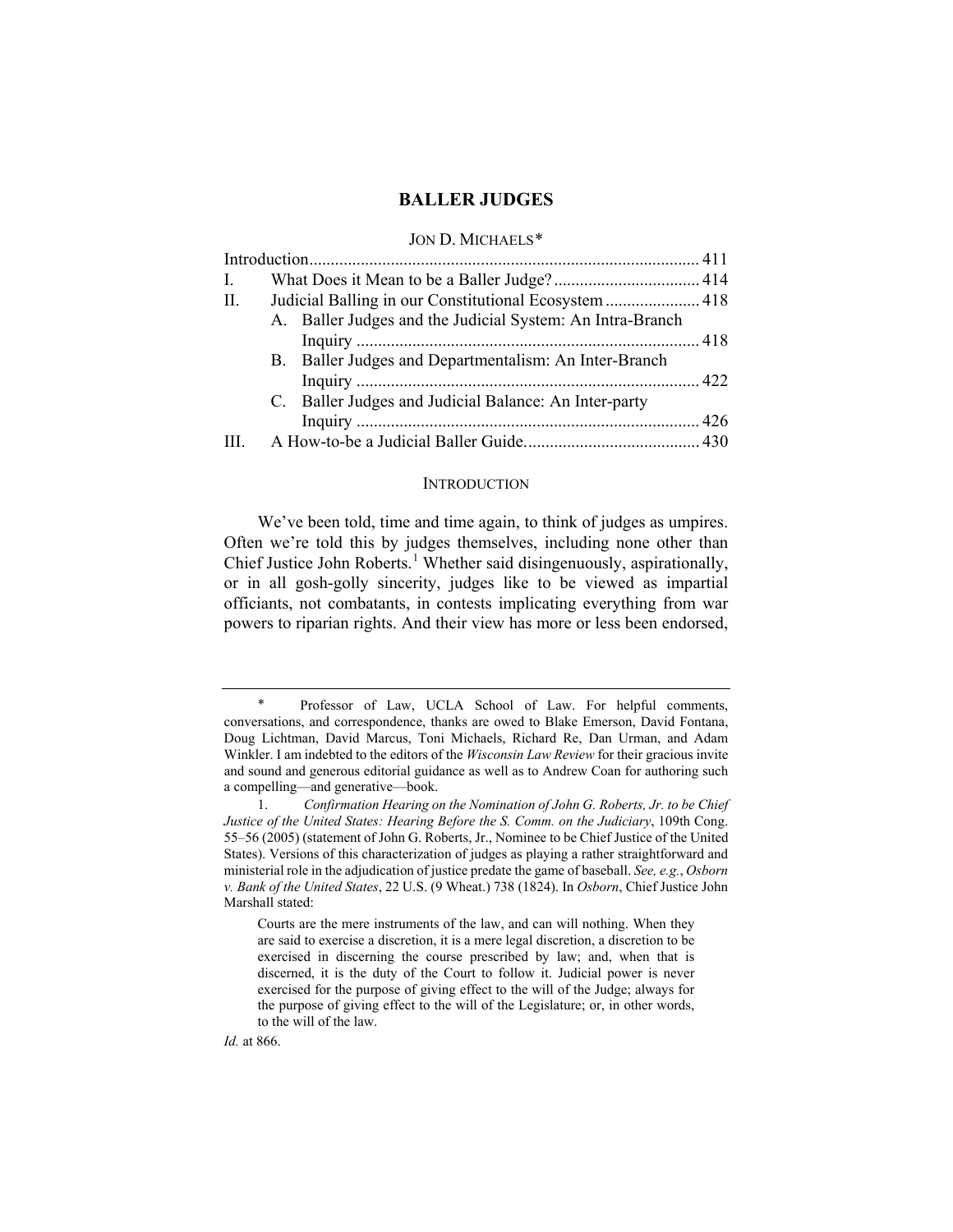<span id="page-1-3"></span>for reasons principled and strategic, by influential circles of lawyers, policymakers, and journalists. $<sup>2</sup>$  $<sup>2</sup>$  $<sup>2</sup>$ </sup>

Now we're confronted with a new, seemingly more honest, and decidedly just as important analogy: judges as managers. As Andrew Coan tells us in his illuminating and trenchantly argued book, *Rationing the Constitution*, judges must manage court dockets, dispensing—quite literally, rationing—justice mindful of the reality that juridical resources are in short supply.<sup>[3](#page-1-1)</sup> Though not (yet) as politically or culturally salient, Coan's judges-as-managers analogy seems entirely more accurate and useful.

The umpire and manager analogies surely complement one another. Umpire judges, such as they exist, must invariably do some docketmanagement work. And manager judges must, at the end of the day, still resolve disputes. But there are also ways in which umpire judges and manager judges may clash with one another. Consider, for instance, a baseball umpire mindful of the fact that ballfield resources are scarce. She must be especially attentive on days when storm clouds loom or when a single diamond must accommodate multiple games, tightly scheduled one after the next. That umpire, understandably sensitive to the pressures to finish the game quickly, may feel compelled to call the game in a different way. That different way may be ostensibly fair, but have (foreseeably) disparate effects on the two teams. An ump may expand the strike zone again equally, for both teams—to quicken the pace of play. But a lighthitting ballclub that wins by grinding out walks will be disadvantaged relative to a free-swinging team whose batters take their cuts regardless of whether the umpire has a big or small strike zone.

Bringing this discussion back to the courts, certain types or classes of litigants—such as discrete and insular minorities or, perhaps, all plaintiffs—are more dependent on the courts than others. Thus they may be asymmetrically disadvantaged by decent, fair, and principled judges who nonetheless feel compelled to conserve judicial resources.

With due respect to both John Roberts and Andrew Coan, I'm not sure we want members of the Supreme Court or those sitting on the federal appellate courts<sup>[4](#page-1-2)</sup> to think of themselves primarily or even substantially as

<span id="page-1-0"></span><sup>2.</sup> Theodore A. McKee, *Judges as Umpires*, 35 HOFSTRA L. REV. 1709, 1710 (2007) (noting "the metaphor has become accepted as a kind of shorthand for judicial 'best practices'"); Neil S. Siegel, *Umpires at Bat: On Integration and Legitimation*, 24 CONST. COMM. 701, 724 (2007) (emphasizing the "mythical" nature of claims that judges are just like umpires and suggesting that comparisons of that sort "appeal to important symbolic commitments").

<span id="page-1-1"></span><sup>3.</sup> ANDREW COAN, RATIONING THE CONSTITUTION: HOW JUDICIAL CAPACITY SHAPES SUPREME COURT DECISION-MAKING 19–23 (2019).

<span id="page-1-2"></span><sup>4.</sup> Coan focuses squarely on the Supreme Court, though on occasion he seems to comment on the federal judiciary writ large. *See id.* at 1–4.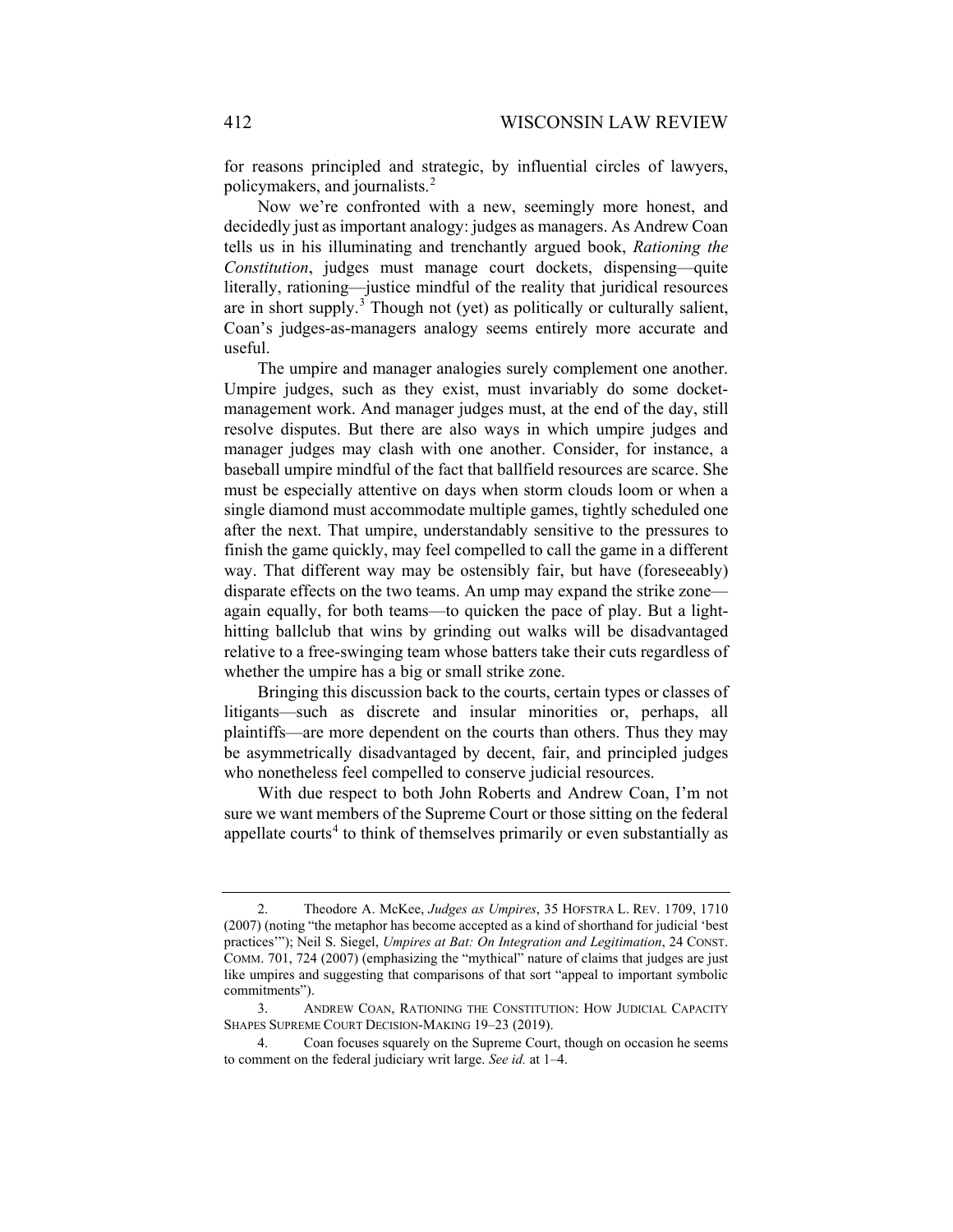umpires or as managers, let alone as both.<sup>[5](#page-2-0)</sup> They shouldn't style themselves umpires because, quite frankly, umpire-judging is often impossible in any case involving anything more than fact or credibility adjudication.<sup>[6](#page-2-1)</sup> For that reason, the label is misleading, if not deceptive<sup>[7](#page-2-2)</sup> prompting one federal district judge to call Roberts's umpire claim "a masterpiece of disingenuousness."<sup>[8](#page-2-3)</sup> What's more, umpire-judging may well be normatively and constitutionally problematic in ways I will consider below.

Likewise, while the descriptive label of manager judges may well be more compelling, perhaps judges shouldn't so readily take it upon themselves to be managers, seemingly necessarily distracted and possibly demeaned as they worry whether the courts will, in essence, have enough Cabbage Patch dolls to get through the Christmas frenzy. $9$  As reasonable and responsible as it is to try to ameliorate the problem of judicial backlogs and insufficient resources, perhaps manager judges are not only letting Congress of the hook, but also compromising their own independence in the process.

So, what should judges be?<sup>[10](#page-2-5)</sup> Given these concerns with the umpire and manager models, it may make sense to consider, and rigorously

<span id="page-2-0"></span><sup>5.</sup> For purposes of this Essay, I do not consider the role of state appellate court judges, whose responsibilities vary from state to state and who, to the extent they're subject to reelection, gubernatorial review, or recall, may have political obligations potentially quite different from one another (and certainly different from their federal counterparts). *See, e.g.*, JED HANDELSMAN SHUGERMAN, THE PEOPLE'S COURTS: PURSUING JUDICIAL INDEPENDENCE IN AMERICA 1–7, 13 (2012). In addition, I understand the work of federal district court judges to be materially different from the work of federal appellate court judges. For that reason, I leave federal district court judges to the side, too. I do so notwithstanding judges like Myron Thompson, Carlton Reeves, Shira Scheindlin, and Jack Weinstein and showing themselves to be every bit the baller in the ways I describe in this Essay. That leaves us with federal appellate court judges and, of course, U.S. Supreme Court justices.

<sup>6.</sup> *See* Siegel, *supra* not[e 2,](#page-1-3) at 705, 712.

<sup>7.</sup> *See* McKee, *supra* not[e 2.](#page-1-3)

<span id="page-2-3"></span><span id="page-2-2"></span><span id="page-2-1"></span><sup>8.</sup> Lynn Adelman, *The Roberts Court's Assault on Democracy*, HARV. L. & POL'Y REV. (forthcoming 2020); McKee, *supra* note [2;](#page-1-3) Dahlia Lithwick, *Former Judge Resigns From the Supreme Court Bar*, SLATE (Mar. 13, 2020, 3:22 PM), https://slate.com/news-and-politics/2020/03/judge-james-dannenberg-supreme-court-barroberts-letter.html [https://perma.cc/4TTX-A6QE] (reporting on letter submitted by former Hawaii state court judge resigning from the Supreme Court bar, questioning Chief Justice Roberts's principles and commitments, and disputing Roberts's self-description as an umpire calling balls and strikes).

<span id="page-2-4"></span><sup>9.</sup> If mentioning Cabbage Patch Kids betrays how old I am, so be it. Ever-soslightly younger colleagues who read an earlier draft of this Essay urged Hatchimals or Tickle-Me-Elmo. While I am duly impressed by their youth-flexing, I'm sticking with my vintage reference. It's the baller thing to do.

<span id="page-2-5"></span><sup>10.</sup> To be clear, I do not read Coan to be making a strong normative claim. But I nonetheless focus on the *should* question precisely because Coan's descriptive account of judges as managers is reasonably compelling and persuasive.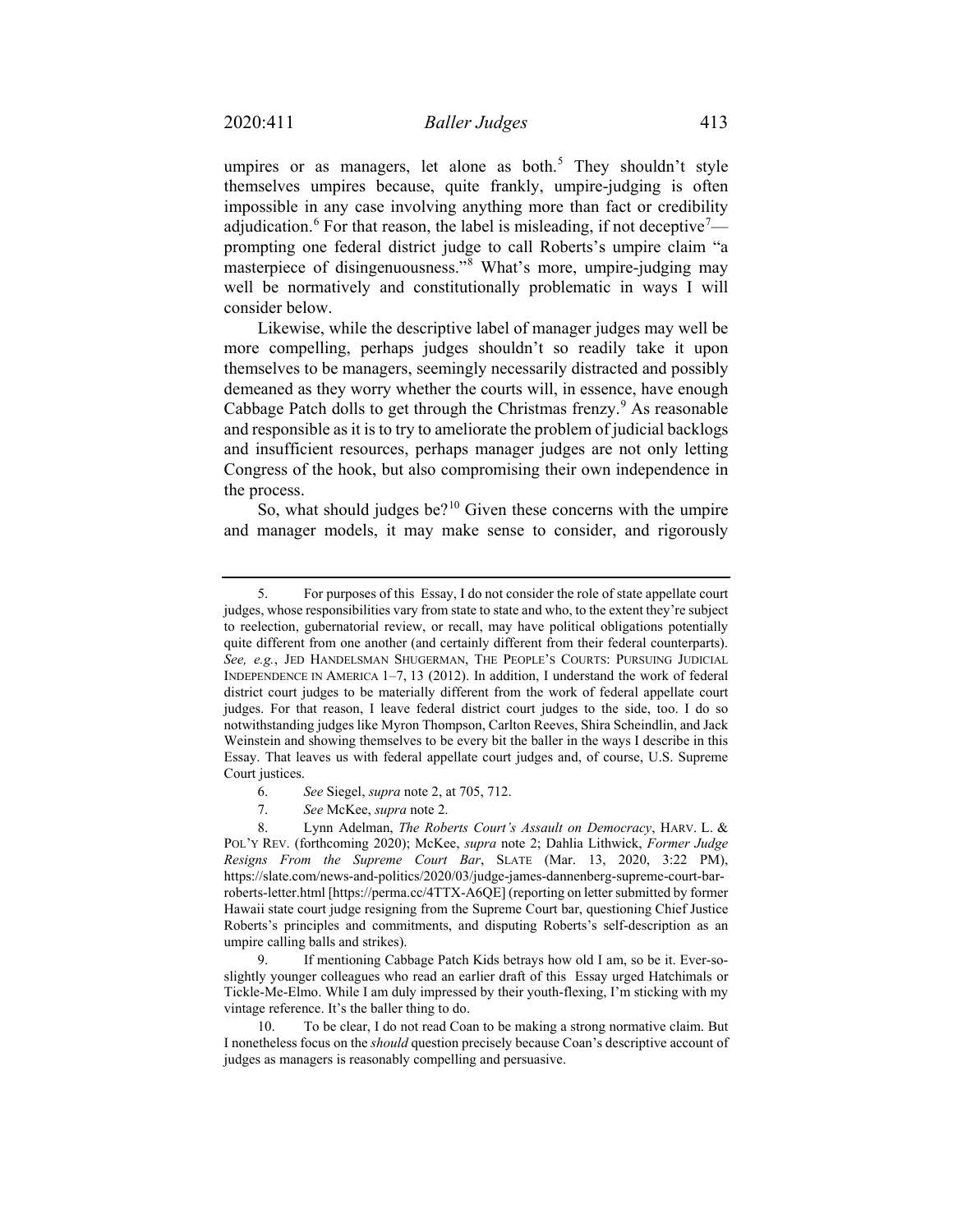scrutinize, a third model: judges as ballers—contestants, competitors, and intellectual partisans in the collective project of constitutional governance.<sup>[11](#page-3-0)</sup>

I fully concede that baller judges may be an unpopular and infelicitous formulation. I also recognize and take quite seriously claims, particularly at this challenging, politically polarized moment, that unelected, life-tenured judges already wield too much influence—and are already too partisan. There is a fine, hard-to-police line between good-faith judicial balling and bad-faith judicial balling, the latter of which may reflect judicial recklessness, intellectual preening, or political hackery. (Yet before conceding too much ground, it is worth underscoring that there surely are iffy manager and umpire judges too, not to mention deluded or duplicitous ones whose managing and umpiring just so happen to produce results that invariably align with their politically partisan policy preferences.)

For these reasons, this Article does not endorse judicial balling. It does, however, shine light on an undeniable phenomenon; explain why judicial balling deserves greater study, and possibly respect, as both a descriptive and normative project; and offer some suggested best practices for extant and prospective baller judges.

#### I. WHAT DOES IT MEAN TO BE A BALLER JUDGE?

First, a baller judge understands that the task of a modern appellate jurist includes furnishing and defending legal and normative reasoning that connects particular disputes to the larger world of law, morality, and political economy.<sup>[12](#page-3-1)</sup> Laying bare such reasoning—that is, explaining one's positions on matters of substance and methodology—may well go above and beyond what is minimally required to dispose of a case.<sup>[13](#page-3-2)</sup> But that's precisely the point: the baller judge doesn't think of her cases as needing to be disposed of. Rather, the cases are occasions—opportunities, really for shaping, revising, challenging, and ultimately defending first-order principles. By treating cases in this manner, baller judges spark thinking about constitutional values—and thinking about where and when the law coheres and where it breaks down, perhaps along politically partisan lines.

Baller judges thus do not hide the ball or paper over inconsistencies. This sets them apart from self-styled umpire judges who make a big show

<span id="page-3-0"></span><sup>11.</sup> *Cf.* Siegel, *supra* not[e 2,](#page-1-3) at 712 ("The umpire analogy . . . erases the reality that the Court legitimates itself . . . by functioning as an engaged participant in the constitutional culture of the nation . . . .").

<span id="page-3-1"></span><sup>12.</sup> I understand judicial ballers as very much in keeping with Neil Siegel's model of judges as bold and willing (and able) to articulate fundamental social values. *See id.* at 705–12.

<span id="page-3-2"></span><sup>13.</sup> Given my skepticism that appellate judges can *just* call balls and strikes, I may at times find it useful to conflate judicial umpiring with judicial minimalism.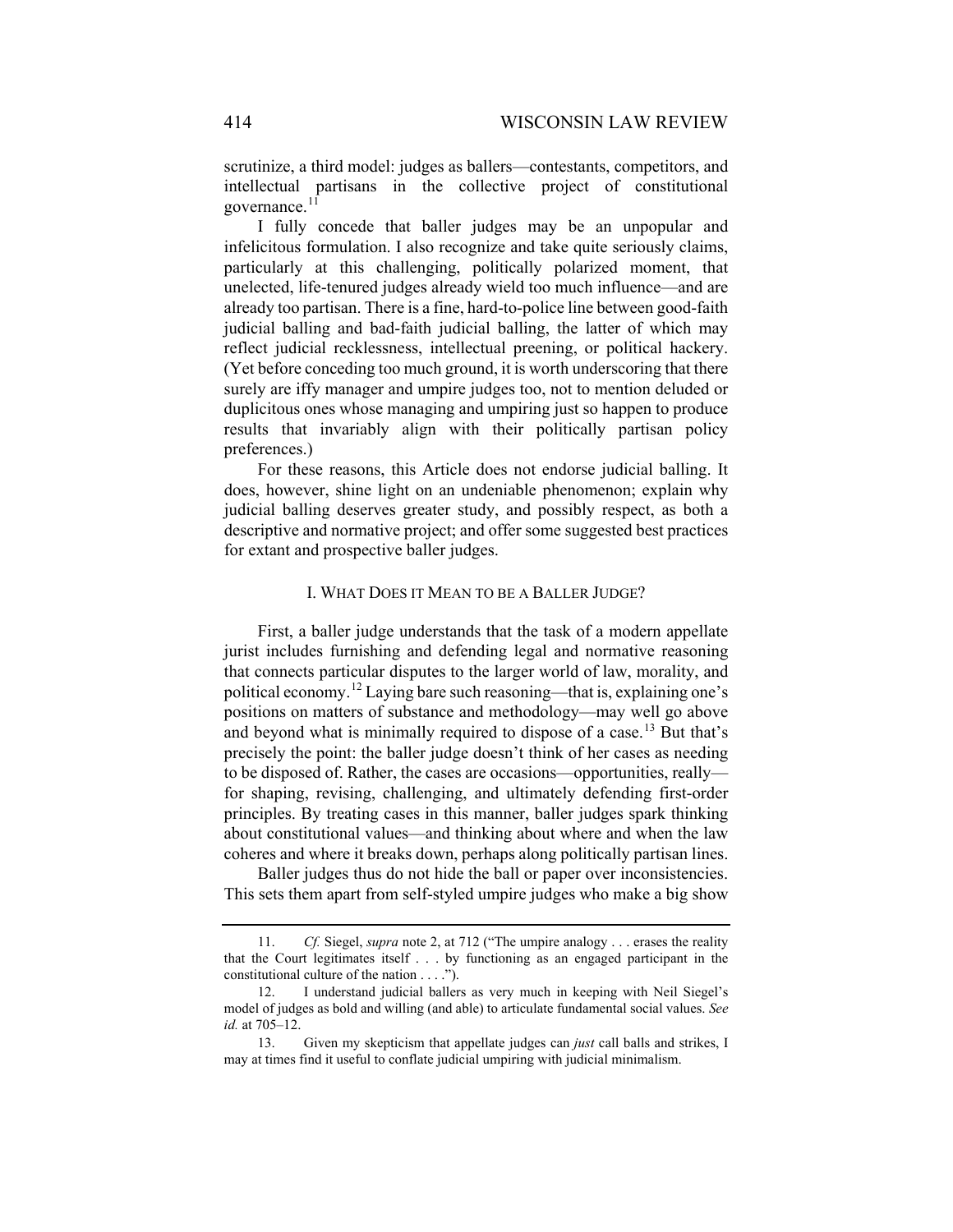of avoiding discussions of unsettled first-order principles; downplay the novelty of questions, the frailty of supposedly settled reasoning, and the relevance of other, conflicting understandings; and at times pretend that normatively or doctrinally contestable conclusions are self-evident, that tendentious historical accounts are known to every schoolboy and girl, and that anecdotal understandings or suppositions are scientific truths.

Obviously, judges have reasons for claiming hard cases are easy ones. We often speak, and speak reverently, about the seamlessness of the law, the constancy of courts over time and across personnel. We seek to overcome or alleviate the counter majoritarian difficulty—or simply preempt claims that judges are "legislating from the bench"—in part by insisting the courts aren't really doing anything different or controversial.

But there are deeper reasons at play as well. Hard cases require hard thinking. And hard thinking requires judges to grapple with big, philosophical ideas, to acknowledge the weaknesses of their positions, and the incompleteness of their conclusions. Reticence here goes beyond claims of constancy and bespeaks fears from the bench and bar that philosophical engagement is unhelpfully academic and unbecoming of serious, right thinking lawyers. In this context, too, John Roberts plays a central role. After all, it was he who garnered national attention for suggesting that legal scholarship is, at best, a sideshow:

<span id="page-4-2"></span>Pick up a copy of any law review that you see and the first article is likely to be, you know, the influence of Immanuel Kant on evidentiary approaches in 18th-century Bulgaria, or something, which I'm sure was of great interest to the academic that wrote it, but isn't of much help to the bar.<sup>[14](#page-4-0)</sup>

Roberts is hardly alone. Judge Dennis Jacobs, for one, has been even less sparing. While serving as chief of the Second Circuit, Jacobs (seemingly) boasted: "I haven't opened up a law review in years. No one speaks of them. No one relies on them."[15](#page-4-1)

<span id="page-4-0"></span><sup>14.</sup> *A Conversation with Chief Justice Roberts*, C-SPAN (June 25, 2011), available at www.c-span.org/video/?300203-1/conversation-chief-justice-roberts (quotation beginning at 30:48).

<span id="page-4-1"></span><sup>15.</sup> Adam Liptak, *When Rendering Decisions, Judges are Finding Law Reviews Irrelevant*, N.Y. TIMES (Mar. 19, 2007), https://www.nytimes.com/2007/03/19/us/19bar.html [https://perma.cc/A9GM-BWCW] (quoting Judge Jacobs); *see also* Brent E. Newton, *Law Review Scholarship in the Eyes of the Twenty-First Century Supreme Court Justices: An Empirical Analysis*, 4 DREXEL L. REV. 399, 415–16 (2012). Another former chief judge, D.C. Circuit Judge Harry Edwards, has been a prodigious producer of anti-scholarship scholarship—notwithstanding his prejudicial career as a distinguished professor at the University of Michigan and Harvard Law School. *See* Ronald K.L. Collins, *On Legal Scholarship: Questions for Judge Harry T. Edwards*, 65 J. LEGAL EDUC. 637, 638, 642 (2006). For broader trends, see Liptak, *supra*.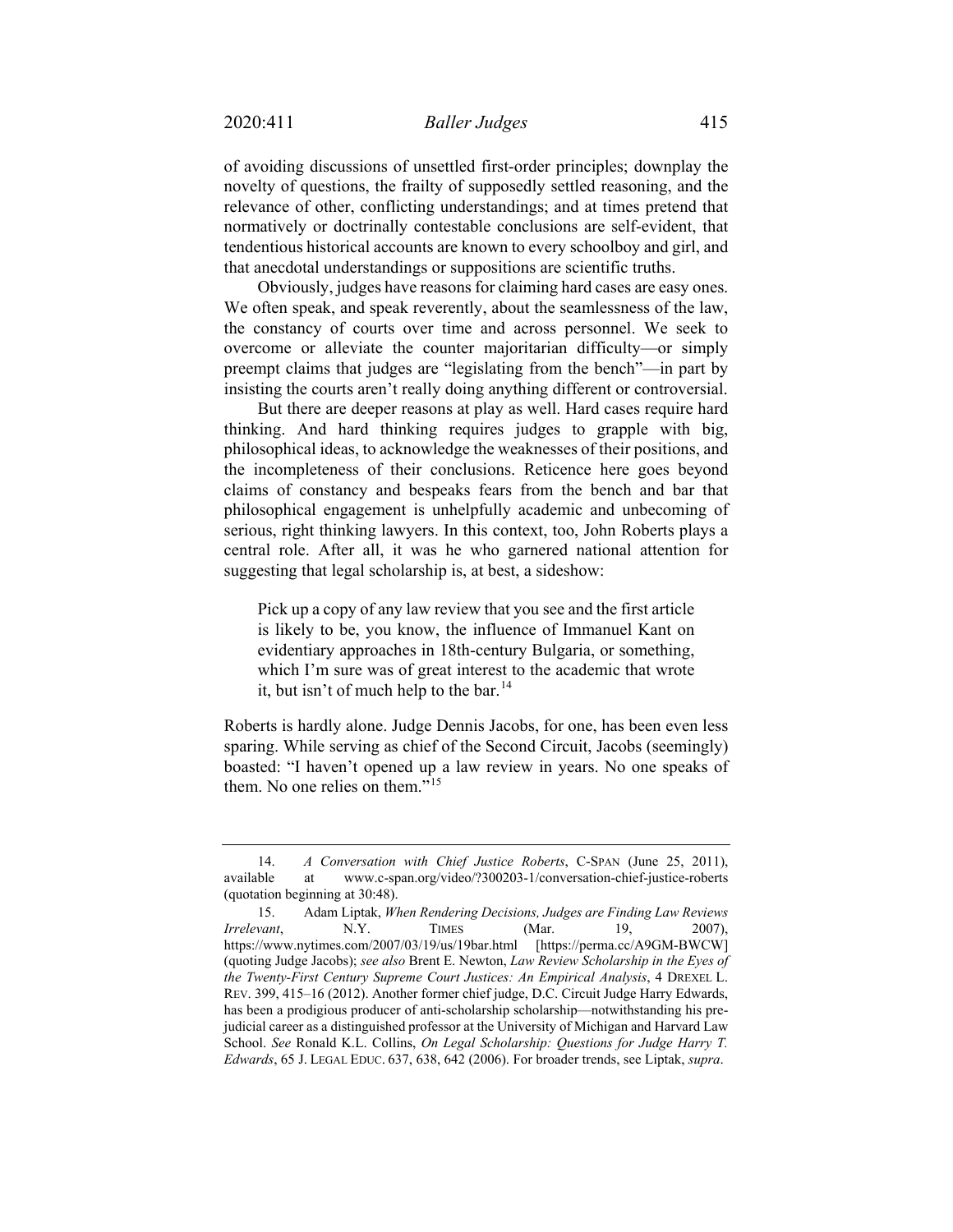<span id="page-5-5"></span>The culture that breeds, and enforces, such thinking—and that then shapes or reinforces legal education, Big Law practice, Justice Department norms, and ultimately the selection of judges—runs the risk of engendering self-fulfilling prophesies: Those considered properly trained and dispositionally suited for the bench and elite appellate practice may lack familiarity, let alone fluidity, with scholarly ideas.<sup>[16](#page-5-0)</sup> Consider former Solicitor General Seth Waxman, one of the deans of the Supreme Court bar, who remarked that "[o]nly a true naïf would blunder to mention [a law review article] at oral argument."[17](#page-5-1) Absent such deep philosophical engagement, we're often left to conclude that the courts either resolve a case rightly or wrongly based primarily on whether the judgment matches our normative or policy priors. That is to say, the courts may not do enough to persuade us, or unsettle us, unless they're situating given controversies within broader commitments that sound in principles of fairness, equality, efficiency, democracy, and/or liberty.<sup>[18](#page-5-2)</sup> To do this interpretative and expository work, one cannot be *just* an umpire. She must not only pick a side but choose a team—playing offense and defense by advancing certain positions and undercutting contrary ones, preferably over a long and consistent career.<sup>[19](#page-5-3)</sup>

Second, lest one think otherwise, a judicial baller isn't, or at least doesn't have to be, anything akin to Ronald Dworkin's Judge Hercules.<sup>[20](#page-5-4)</sup> She may be a Hercules. But she also may be an originalist, pragmatist, or, gasp, a crit. She may even be what we call a conventionally modest, selfdescribed common law judge, who nonetheless is every bit a baller provided she doesn't ignore tensions or nuances in the law—and takes care to explain the continuing correctness of the common law, describe the rationale for reaffirming or deviating from settled practice, and disclose her predictive algorithm, thereby guiding others struggling to preempt,

<span id="page-5-0"></span><sup>16.</sup> Fortunately, that's not always the case. *See, e.g.*, Orin S. Kerr, *The Influence of Immanuel Kant on Evidentiary Approaches in 18th-Century Bulgaria*, 18 GREEN BAG 2d 251 (2015).

<span id="page-5-1"></span><sup>17.</sup> Adam Liptak, *The Lackluster Reviews That Lawyers Love to Hate*, N.Y. TIMES (Oct. 21, 2013), https://www.nytimes.com/2013/10/22/us/law-scholarshipslackluster-reviews.html [https://perma.cc/F4FU-JEEV] (quoting a 2002 statement by Seth Waxman).

<span id="page-5-2"></span><sup>18.</sup> The "us" here is of course a bit tricky. It is, at the very least, those who pay attention to what matters the Court weighs in on. It may well be the case that baller judges are able to expand the size of the "us" pool, if they are indeed endeavoring to be persuasive, taking pains to put disputes into broader political, legal, economic, and cultural contexts, and self-consciously aiming to reach wider or at least different audiences. *See infra* notes [21](#page-6-0)[–22](#page-6-1) and accompanying text.

<span id="page-5-4"></span><span id="page-5-3"></span><sup>19.</sup> Note too that baller judging may change how we think about judicial nominations and confirmations. A focus on legal philosophy, rather than on specific (results-driven) cases, could yield far more informative, educational, and principled colloquies.

<sup>20.</sup> RONALD DWORKIN, LAW'S EMPIRE 239, 411 (1986).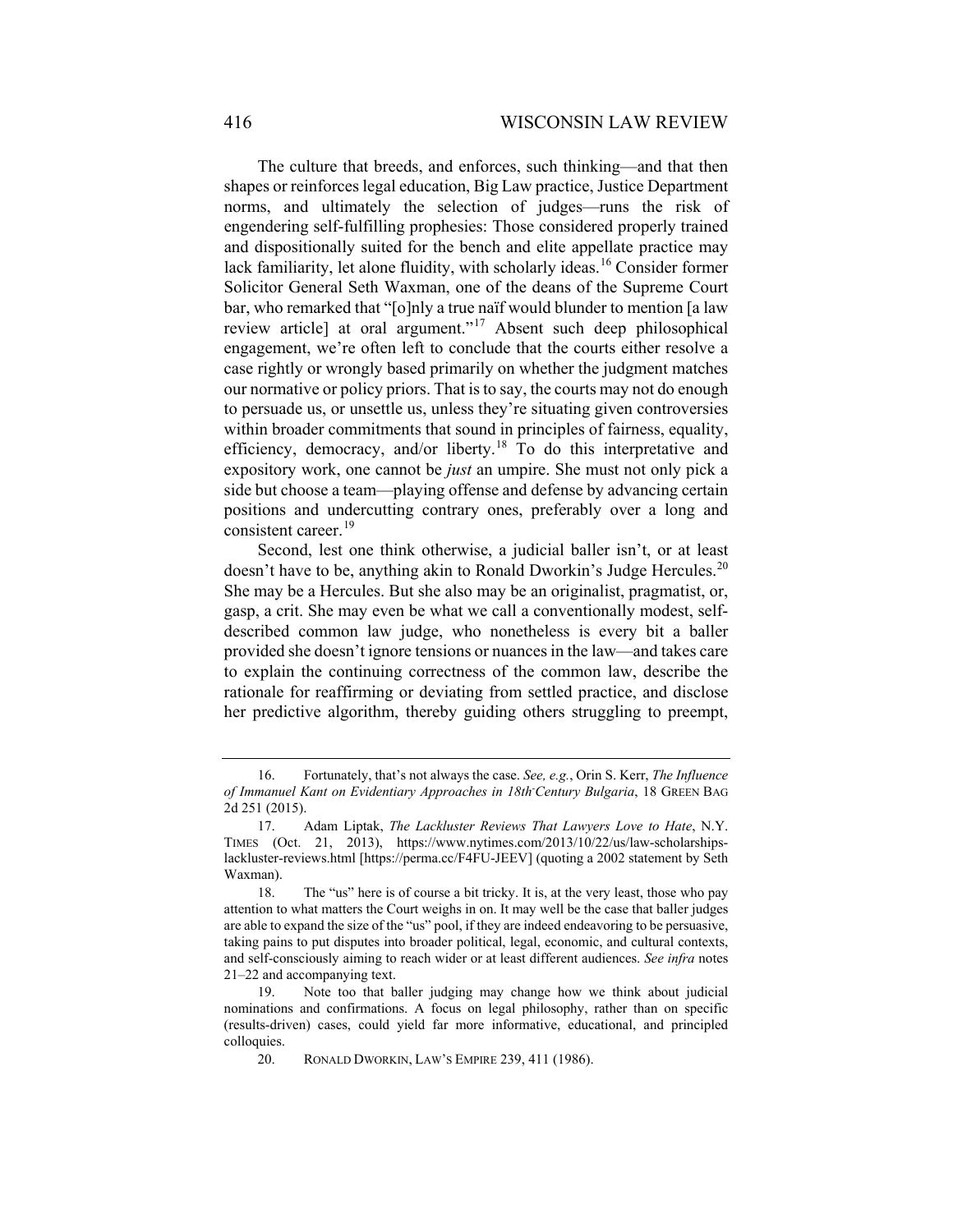defuse, or resolve legal conflicts and controversies of their own. In short, baller judges may be Daryl Strawberrys—but they also may be Tim Teufels and Mookie Wilsons.

<span id="page-6-0"></span>Third, a judicial baller doesn't engage only with litigants but also with other judges, legislators, executive officials, public intellectuals, and lay folk, too. Her audience is, quite consciously and intentionally, the entire panoply of citizen stakeholders,<sup>[21](#page-6-2)</sup> some of whom—perhaps many of whom—may well be presently alienated from an often all-too-opaque and abstruse judicial system. Indeed, as much as those within elite legal circles may find baller judging unsettlingly brazen or self-indulgent, it may be helpful to ponder and possibly survey how many people outside those elite circles find present-day, self-avowed umpire judges delphic, patronizing, and strident. Baller judges thus need to be somewhat charismatic, if not in person then at least on paper. They also need to engage the public directly—and in a fashion that makes clear to audiences that they too that is, members of the public—are central participants in the collective enterprise of self-governance.<sup>[22](#page-6-3)</sup> And by speaking to them using valueinflected language and reasoning, the judges may well elevate public constitutional debate (certainly beyond what we find today on cable TV and social media) and perhaps set a different, and higher, bar for what it takes to be nominated and confirmed as a federal judge.

<span id="page-6-5"></span><span id="page-6-1"></span>Lastly, a judicial baller doesn't disregard the case or controversy standing requirement, a loadstar of modern Article III litigation and adjudication.<sup>[23](#page-6-4)</sup> Baller judges, no less than umpire or manager judges, must assuredly await a real or imminent legal conflict. Ballers differ, however, once they establish that that the plaintiff has suffered an injury, caused by the defendant. When proceeding to the merits, the baller judge has license to engage in what we in polite company are taught to frown upon: *dicta*. Discussions disparaged as dicta give meaning, direction, and jurisprudential ammunition (or admonition) to those considering novel

<span id="page-6-2"></span><sup>21.</sup> I use the term citizen inclusively to include members of a political community, regardless of their particular legal designations within that community.

<span id="page-6-3"></span><sup>22.</sup> I would be hesitant to equate folksiness with jurisprudential accessibility. On the folksiness front, we have Justice Thomas RVing in Walmart parking lots; Justice Sotomayor appearing on Sesame Street and sitting with the Yankee Stadium Bleacher Creatures; and Justice Gorsuch surprising people at an airport bookstore, offering an impromptu signing session. *See* A Republic, If You Can Keep it (available now) (@GorsuchBook), TWITTER (Sept. 12, 2019, 10:21 PM), https://twitter.com/GorsuchBook/status/1172349658829643777?s=20

<sup>[</sup>https://perma.cc/BZ6R-4MBK]. But folksiness gets one only so far, as does pop culture iconography such as that surrounding Justice Ginsburg, known to her fans as the *Notorious R.B.G*. Folksy or culturally relevant justices may be effective champions, conveyors, and popularizers of important jurisprudential commitments—but by no means is that necessarily the case.

<span id="page-6-4"></span><sup>23.</sup> *See, e.g.*, *Lujan v. Defs. of Wildlife*, 504 U.S. 555 (1992); *Hayburn's Case*, 2 U.S. (2 Dall.) 409 (1792).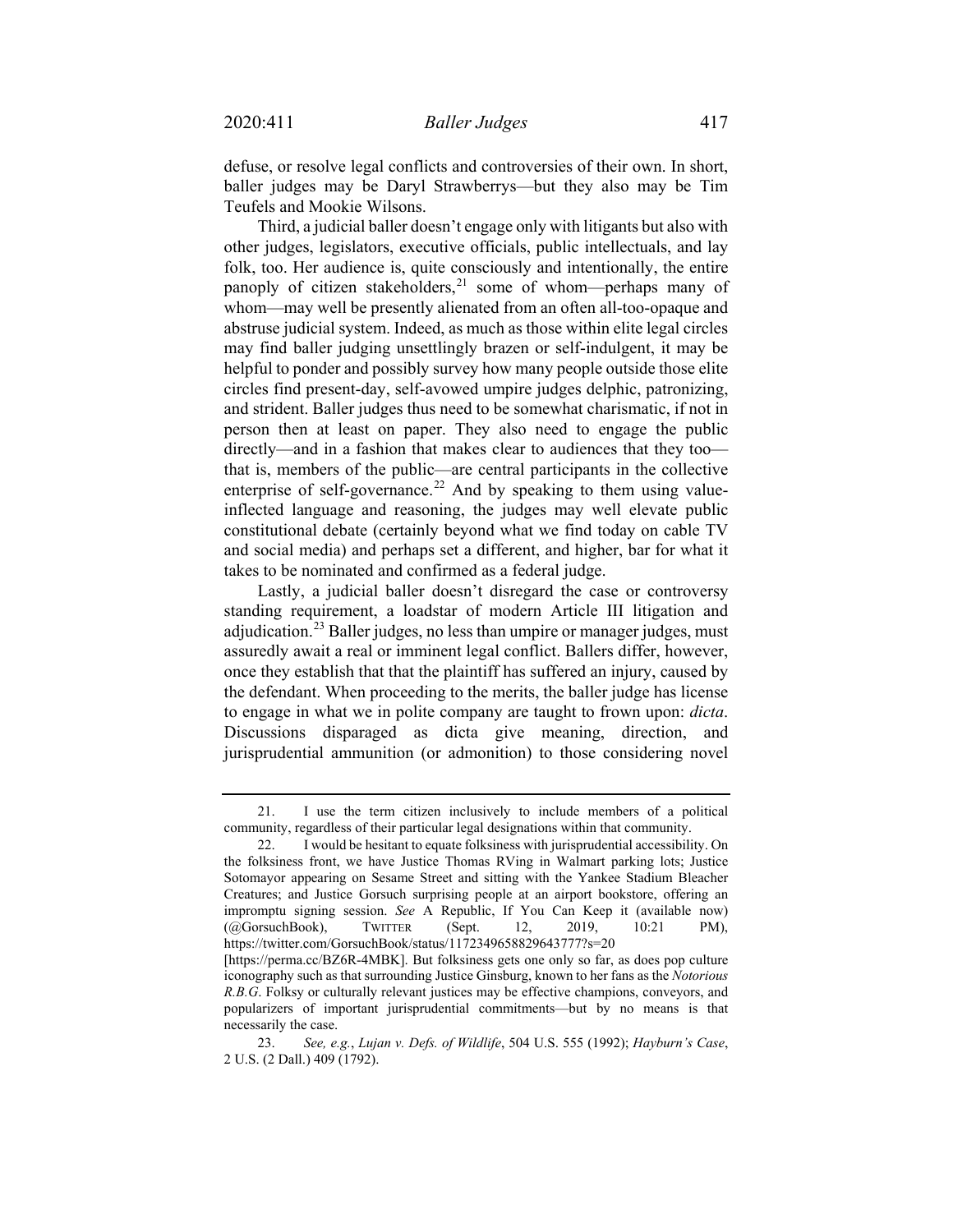policy initiatives or operating protocols. After all, what's technically required to minimally decide a case may be lacking in content and barren of context, thus raising questions of substance about what any particular, perhaps quite parochial, skirmish means to (and about) our constitutional republic; questions of credibility regarding how and why the court came to the judgment it rendered; and, ironically enough to the judges-asmanagers crowd, questions of effective management as judges and litigants may otherwise lack the contextual cues to avoid additional litigation down the road.

\* \* \*

If none of what I'm suggesting seems novel, let alone radical, that's because it isn't intended to be novel or radical. We surely have judges who are already ballers. But like anything else—including, again, good and bad umps as well as good and bad managers—there are good and bad ballers. Bad ballers are ungenerous to those with whom they disagree, preferring snark to nuance. They compare resumes, not arguments. And, most importantly, they are political rather than jurisprudential partisans. These judges obscure the distinctiveness of law vis-à-vis politics and validate the worst fears of court critics already inclined to label every decision of consequence one of raw political will. Indeed, in a court of law as much as on a basketball court, one sure-fire way to distinguish a true baller from a bad baller is that only the former can go right or left depending on the circumstances. [24](#page-7-0) The latter, by contrast, puts her head down and insistently pushes in only one direction, situational cues be damned. [25](#page-7-1)

#### II. JUDICIAL BALLING IN OUR CONSTITUTIONAL ECOSYSTEM

In this part, I consider how baller judges may function within the broad network of political, legal, and cultural actors and institutions. I begin by locating baller judges within the federal judicial system. Next, I examine baller judges and how they affect and are affected by the federal separation of powers. Last, I take account of baller judges vis-à-vis party politics.

## *A. Baller Judges and the Judicial System: An Intra-Branch Inquiry*

Big, bold judging can be resource conserving, albeit in different ways from those associated with, say, the more intuitive managerial approaches Coan describes. Big, bold judging starts conversations the courts deem necessary, structures and refines conversations already brewing, and signals to wider audiences the types of arguments some judges are interested in hearing; the kinds of evidentiary documentation—doctrinal,

<span id="page-7-0"></span><sup>24.</sup> *See infra* Part III.

<span id="page-7-1"></span><sup>25.</sup> *See infra* not[e 90](#page-26-0) and accompanying text.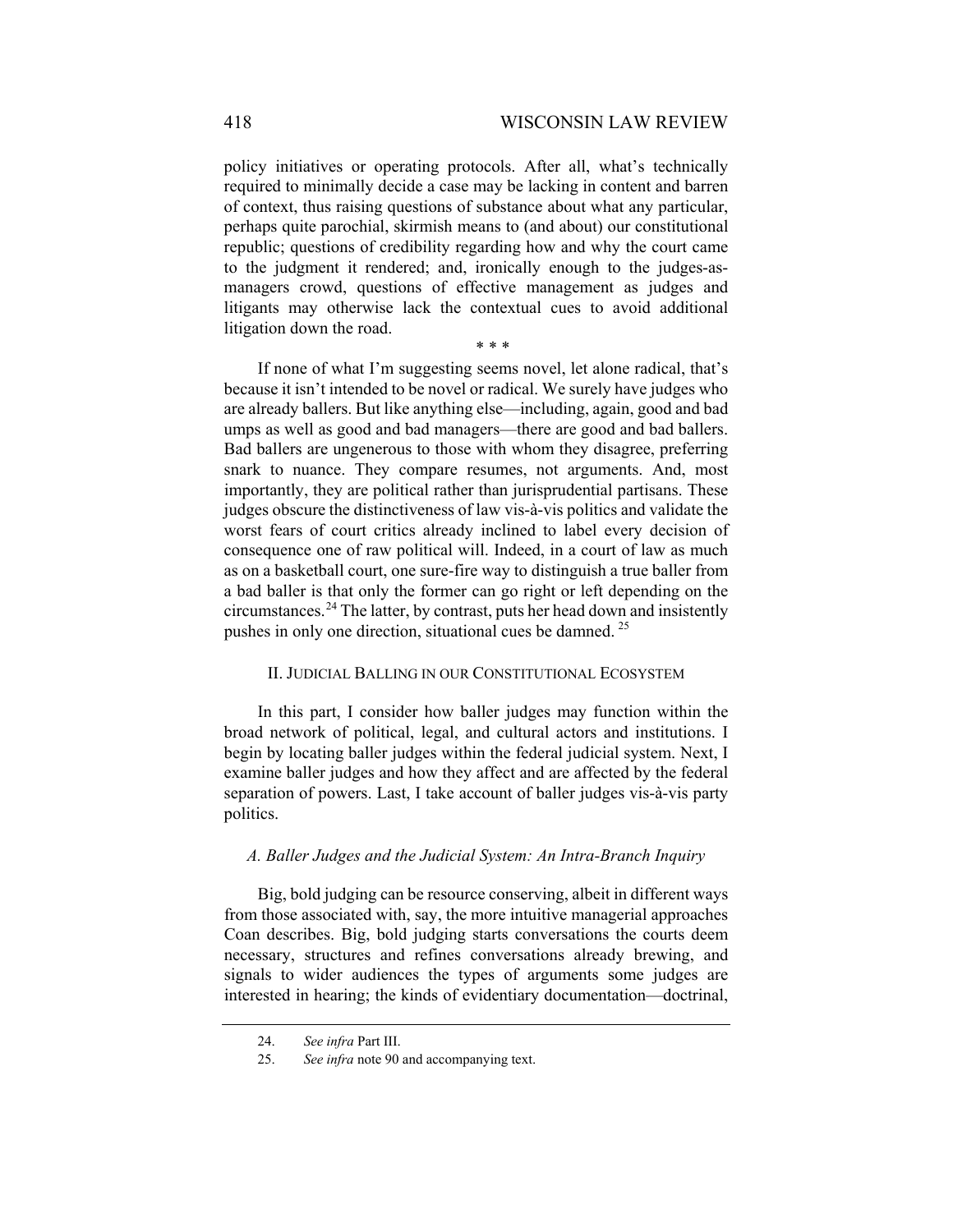psychological, sociological, historical, or scientific—some judges deem valuable; and the conditions precedent to rendering a decision. Among umpire judges and proponents of judicial minimalism, those discussions may seem premature, impertinent, and distracting. Yet it is hard to deny that those discussions may contain quite meaningful signals to various constitutional stakeholders in and out of government, specifying what work parties need to do to prevail in the courts—and what work should be directed elsewhere, to, say, the states, Congress, or the market. Such signals may help save litigants time and money; it is even possible that those same signals will help with the ever-pressing problem of docket management.

To be sure, a baller-dominated panel may present strong opinions on multiple sides of any serious controversy. And thus, there will be sharp clashes.[26](#page-8-0) Those internecine battles may well confuse the aforementioned stakeholders. Whose signals should they follow? Should they focus on text or legislative history? Should they galvanize grassroots organizers or seek certiorari? But over the long haul, even these clashes are instructive, making clear to lower court judges, presidents, legislators, litigants, and the like what's at stake, what arguments and data should be attended to, and what types of judges—holding what types of judicial philosophies we want added to the bench when vacancies arise.

Additionally, big, bold judging draws in, rather than repels, academics. As noted above, prominent self-styled umpire judges have a way of disparaging academics—and their work—as irrelevant.<sup>[27](#page-8-1)</sup> Such disparagement may well have the effect of pushing academics further and further away from juriscentric scholarship. That is to say, in a world in which judges profess not to take academic work seriously, there is less of an incentive for legal scholars to spend their time trying to engage the courts. By contrast, baller judges are apt to excite academics and bring them back into the fold. This too saves and streamlines judicial resources (and sharpens doctrinal and philosophical insights), as ideas can be tested, refined, and expanded upon by those with the time and inclination to do deep and, with any luck, illuminating, doctrinal, empirical, or theoretical dives.

In short, baller judges may not be the best at conserving judicial resources in the most literal sense. But they may be fairly good at *optimizing* those resources, aiming to better serve the interests of justice, democratic legitimacy, and constitutional fidelity by structuring legal

<span id="page-8-1"></span><span id="page-8-0"></span><sup>26.</sup> These need not fall along politically partisan lines. *See* Ronald J. Krotoszynski, Jr., *"History Belongs to the Winners": The Bazelon-Leventhal Debate and the Continuing Relevance of the Process/Substance Dichotomy in Judicial Review of Agency Action*, 58 ADMIN. L. REV. 995 (2006); NOAH FELDMAN, THE SCORPIONS: THE BATTLES AND TRIUMPHS OF FDR'S GREAT SUPREME COURT JUSTICES (2010) (describing heated battles and rivalries among four prominent FDR-appointed justices).

<sup>27.</sup> *See supra* notes [14](#page-4-2)[–17](#page-5-5) and accompanying text.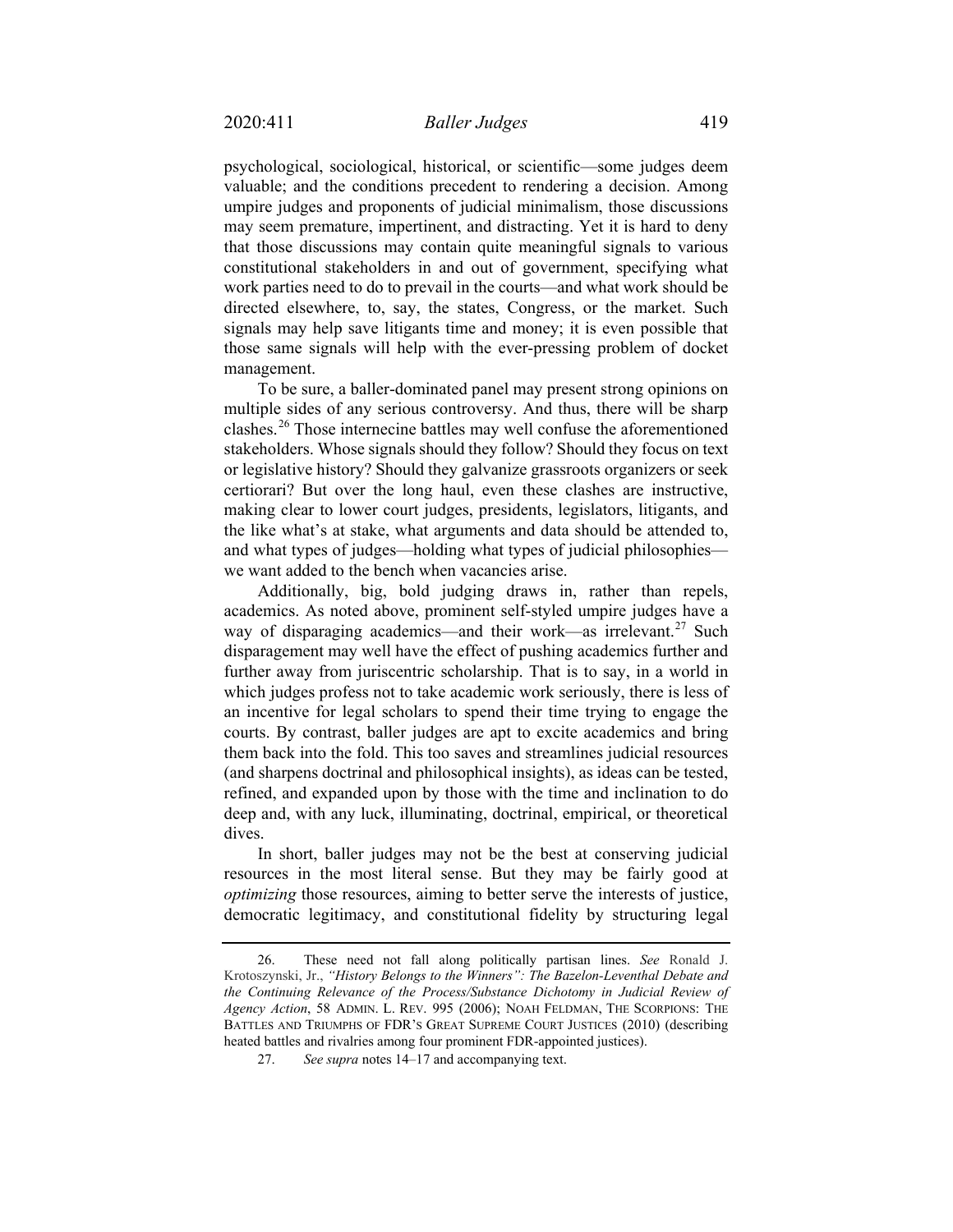debates, by placing those debates in broader political, economic, and social scientific contexts, and by deputizing and mobilizing non-judicial resources to enrich the enterprise.

\* \* \*

One might go further to suggest optimizing is a more honest undertaking than at least some versions of rationing. With apologies for oversimplifying things, some judges may not want to admit that they and their colleagues don't have time to adjudicate every dispute that is brought to their attention. So, these judges erect all sorts of ostensibly neutral barriers, and do so in a manner that conceals the substantive import and quite possibly political valence of this or that gatekeeping choice. When it comes to optimizing, baller judges are sending the converse message. They're being transparent, candid perhaps to a fault; they are making clear what are the important legal battle lines—to focus (rather than divert) attention. This is a different approach to triage, telegraphing their agenda through the exposition of big ideas and enlisting the public both to engage with the judges' big ideas and to pressure Congress to better fund the resource-strapped judiciary.

Optimizing may also be fairer than umpiring. Recall that balling may require going beyond simple dispute resolution. I argued above that transcending minimalist dispute adjudication may be a good idea as a matter of interpretive exegesis and court legitimation.<sup>[28](#page-9-0)</sup> It may in fact be more than that. Transcending minimalist dispute resolution may be absolutely necessary as part of our undeniably hydraulic juridical system.

Consider the following. Courts hew to the case or controversy requirement, vigorously even militantly policing their own behavior lest they stray too far from their Article III comfort zone.<sup>[29](#page-9-1)</sup> But over the past several decades, they've tightened the reins, as evidenced not only by the adoption of more parsimonious standing rules but also by more stringent pleading requirements and more fulsome endorsements of alternative dispute resolution venues such as private arbitration, settlements, and plea bargains.<sup>[30](#page-9-2)</sup> Additionally, for years now appellate courts have increased their number of unpublished decisions—that is, nonprecedential, "often

<span id="page-9-0"></span><sup>28.</sup> *See* Siegel, *supra* note [2,](#page-1-3) at 712 (noting that "the Court legitimates itself in history in significant part by functioning as an engaged participant in the constitutional culture of the nation, a culture in which competing visions of social order compete for popular allegiance").

<sup>29.</sup> *See supra* not[e 23](#page-6-5) and accompanying text.

<span id="page-9-2"></span><span id="page-9-1"></span><sup>30.</sup> *See, e.g.*, *Ashcroft v. Iqbal*, 556 U.S. 662 (2009) (applying heightened pleading standards across the federal docket); *Wal-mart v. Dukes*, 564 U.S. 338 (2011) (limiting class action suits seeking monetary damages); *Henry Schein, Inc. v. Archer & White Sales, Inc.*, 139 S. Ct. 524, 528–30 (2019) (limiting court control or supervision over arbitration decisions); *Hollingsworth v. Perry,* 133 S. Ct. 2652, 2661–62 (2013) (interpreting standing narrowly); *Summers v. Earth Island Inst*., 555 U.S. 488 (2009) (raising the bar on what plaintiffs must allege to establish they have standing to sue).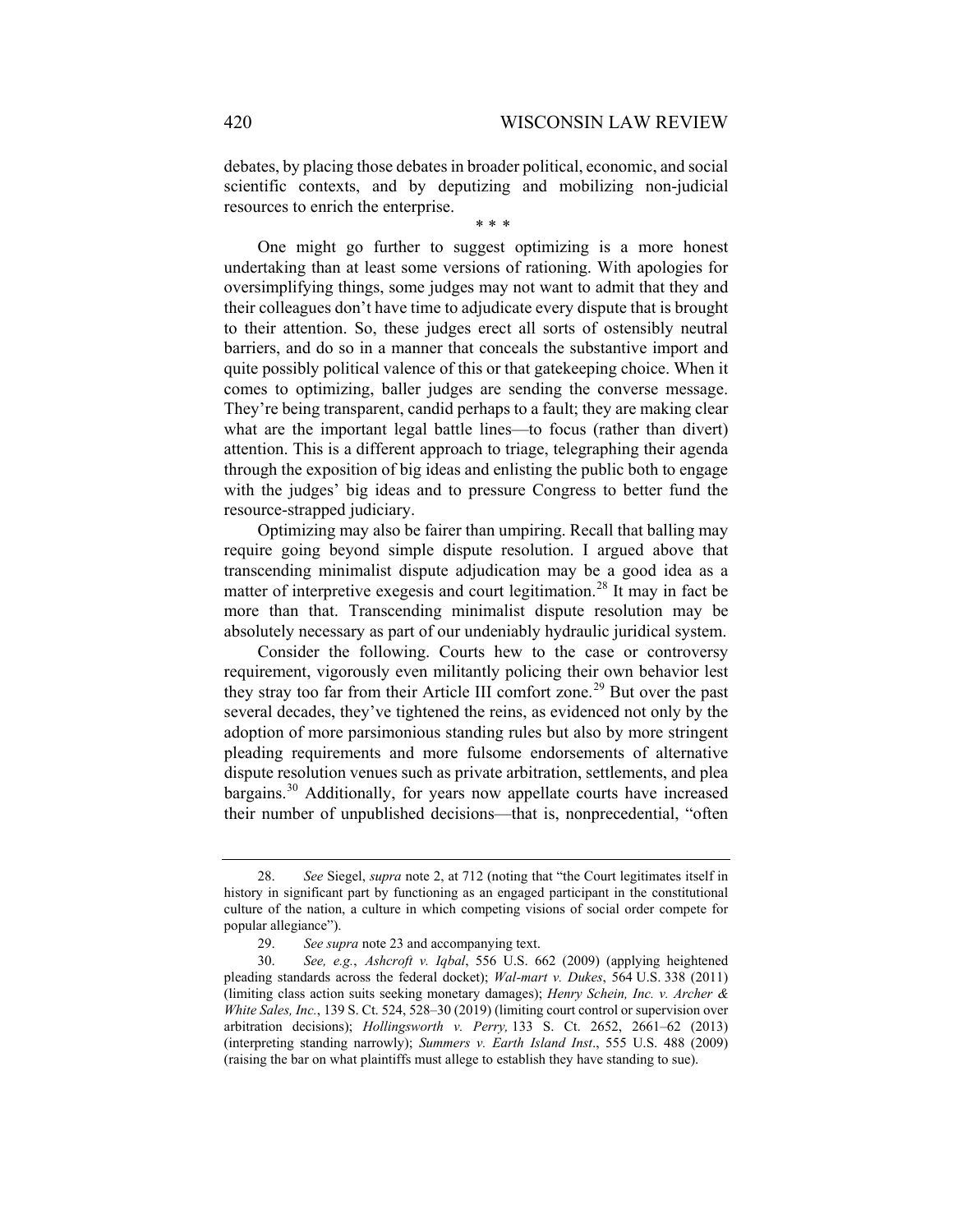short, perfunctory, unsigned opinions drafted for the benefit of the parties, not the public"<sup>31</sup>—by leaps and bounds, largely in response to a perceived "crisis of [caseload] volume."[32](#page-10-1) The Supreme Court now takes roughly half the number of cases it used to take as recently as the 1980s,<sup>[33](#page-10-2)</sup> notwithstanding the ever-advancing sophistication of computers and digital databases to facilitate research and writing and the increase in the allotted number of clerks assigned to each judge and justice. $34$  All of this means that there is what some might deem an artificially or unnaturally low number of non-precedent-setting public law decisions rendered every year. This may be prudent, as a matter of docket management. But regardless how we spin it, the end result is that judges have relatively fewer bites of the jurisprudential apple. With fewer bites, perhaps they ought to take bigger bites.

Indeed, with the docket so extensively culled and curated, those circuit cases selected for publication (and certainly those disputes that garner the Supreme Court's attention) are often important for reasons above and beyond the specific case or controversy. After all, the Supremes and their clerks pore over thousands and thousands of cert petitions the way college admissions officers or reality TV producers dig through thousands of applications or headshots. Yes, you the successful candidate are interesting and deserving. But, more accurately, you embody the type of candidacy that will make certain types of contributions and exhibit certain characteristics that, when combined with others, will round out a matriculating class, TV ensemble cast, or judicial docket. Those docketworthy cases are, or reasonably may be seen as, meditations on larger legal tensions—and thus opportunities to elaborate on those tensions, which may sound in procedure, methodology, democratic theory or the like.

After all, those bringing and those selecting said cases are all engaged in a bit of a fiction. The disputes, especially those that the Supreme Court considers sufficiently good vehicles, are rarely serendipitous and ordinary but rather manufactured and invariably massaged and manicured. The cases do center on a real controversy per the Court's standing rules, but they also often are consequential in ways far broader than their effect on the litigating parties. By selecting those cases (over others)—and by explicitly shying away from cert petitions seeking or even crying out for

<span id="page-10-0"></span><sup>31.</sup> Merritt E. McAlister, *"Downright Indifference:" Examining Unpublished Decisions in the Federal Courts of Appeals*, 118 MICH. L. REV. 533, 535 (2020).

<span id="page-10-1"></span><sup>32.</sup> Bert I. Huang, *Lightened Scrutiny*, 124 HARV. L. REV. 1109, 1112 n.9 (2011).

<span id="page-10-2"></span><sup>33.</sup> Adam Liptak, *The Case of the Plummeting Supreme Court Docket*, N.Y. TIMES (Sept. 28, 2009), <https://www.nytimes.com/2009/09/29/us/29bar.html> [https://perma.cc/T6KY-PX8N].

<span id="page-10-3"></span><sup>34.</sup> *See* JOHN BILYEU OAKLEY & ROBERT S. THOMPSON, LAW CLERKS AND THE JUDICIAL PROCESS: PERCEPTIONS OF THE QUALITIES AND FUNCTIONS OF LAW CLERKS IN AMERICAN COURTS 15–18 (2018).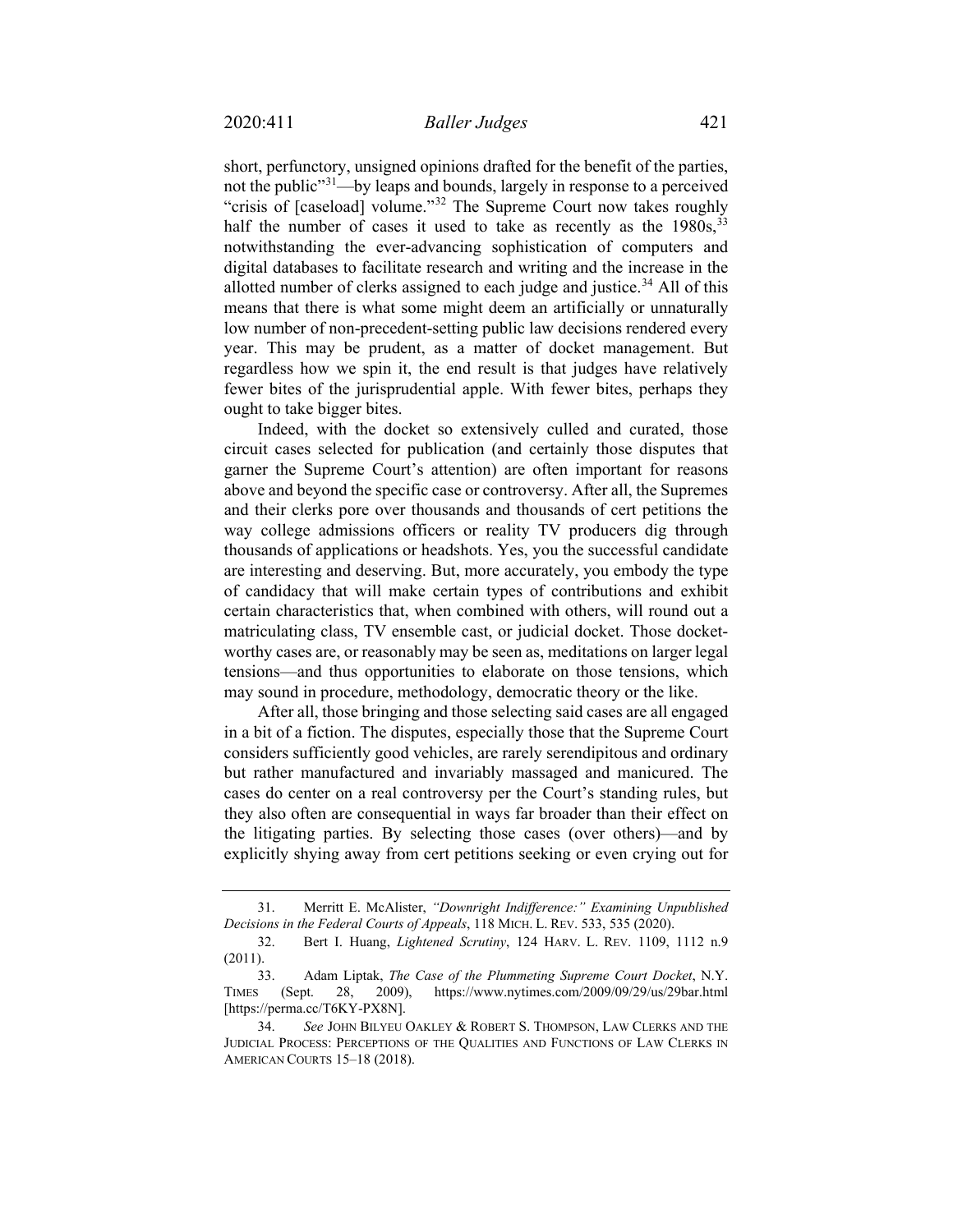"error correction"—the Justices are already playing along. But if they're *just umpiring*, then they're playing along only to an odd extent. That partial playing along just doesn't make sense intrinsically, let alone when it comes to questions of wise judicial management when so many humdrum disputes (over which judges may well referee) are diverted, settled, or summarily decided.

## *B. Baller Judges and Departmentalism: An Inter-Branch Inquiry*

Consider too the role of baller judges with respect to the other branches of government. Any such inquiry must at the very least touch upon questions of constitutional departmentalism. Departmentalism is usually understood to mean that each of the three branches of the federal government has a right and duty to interpret the Constitution for itself, and that no one branch's interpretation is necessarily controlling on the other two branches.<sup>[35](#page-11-1)</sup>

<span id="page-11-0"></span>Departmentalism today is motivated in large part by a sense that the popular branches have had much to say about constitutional interpretation and exposition—yet they've been silenced by the courts. Whether proponents of this understanding are correct in their diagnosis of the relative power asymmetries among the constitutional branches vis-à-vis constitutional interpretative authority, let alone correct in gauging the intensity or impact of any such asymmetry, is, for present purposes, of little consequence. What's important is that contemporary departmentalism seems alive and well.<sup>[36](#page-11-2)</sup>

<span id="page-11-1"></span><sup>35.</sup> LARRY D. KRAMER, THE PEOPLE THEMSELVES: POPULAR CONSTITUTIONALISM AND JUDICIAL REVIEW 105–10, 135–36 (2004); Richard H. Fallon, Jr., *Judicial Supremacy, Departmentalism, and the Rule of Law in a Populist Age*, 96 TEX. L. REV. 487, 489 (2018); Kevin C. Walsh, *Judicial Departmentalism: An Introduction*, 58 WM. & MARY L. REV. 1713 (2017).

<span id="page-11-2"></span><sup>36.</sup> I am, no doubt, presenting a relatively restrained version of departmentalism. I do so principally because it strikes me that this milder rendering has, at least for the present moment, greater real-world traction and salience than does a stronger formulation of departmentalism. After all, efforts by Executive Branch officials to, say, defy judicial decisions (or deny their applicability) remain few and far between. *See, e.g.*, *Baez-Sanchez v. Barr*, 947 F.3d 1033 (7th Cir., Jan. 23, 2020) (describing the Attorney General's defiance of a court order—on the grounds that the court order is deemed "incorrect"—as "beggar[ing] belief" and insisting that Executive Branch officials "are free to maintain, in some other case, that our decision is mistaken . . . [but] are not free to disregard our mandate in the very case making the decision"); Thomas W. Merrill, *Judicial Opinions as Binding Law and as Explanations for Judgments*, 15 CARDOZO L. REV. 43, 46 (1993) (remarking on the "widespread agreement that the executive has a legal duty to enforce valid final judgments rendered by courts, regardless of whether the executive agrees with the legal analysis that forms the basis for the judgment"). *But see* Fallon, *supra* not[e 35](#page-11-0) (emphasizing the long history of U.S. presidents defying court orders in ways that do not necessarily threaten the rule of law).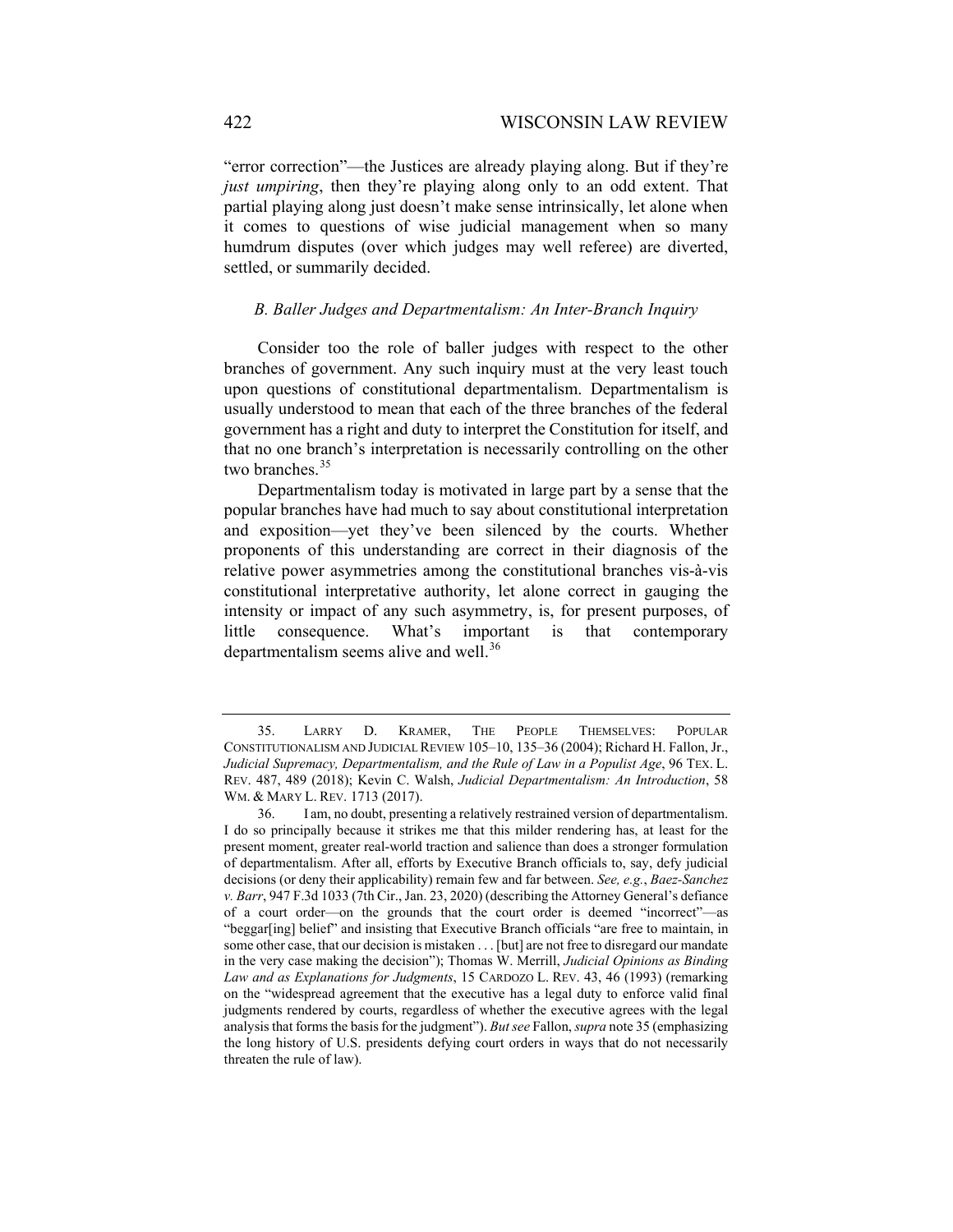Indeed, based on what's been going on in recent years, the executive branch in particular has shown itself to be a major force in the promulgation of constitutional law and constitutional norms. Take, for example, the George W. Bush administration's authoritative memos on enemy combatant detention and interrogation;<sup>[37](#page-12-0)</sup> the Obama legal team's constitutional defense of the drone program—a defense set out principally via a series of high-profile public speeches;<sup>[38](#page-12-1)</sup> and Donald Trump's combative tweets on presidential powers, due process, and emoluments, coupled with his Justice Department's outright rewriting of Article II.<sup>[39](#page-12-2)</sup> Note too, the extensive use of signing statements to flag what any number of recent presidents deem unconstitutional. Lastly, consider the recent upswing in Justice Department refusals to defend federal legislation in court.<sup>[40](#page-12-3)</sup> As a result of these fairly high-profile interventions—about which courts have had relatively little to say—the Commander-in-Chief has increasingly become the Jurisprude-in-Chief. One may hazard a guess that more folks recall the callous scribblings then-Defense Secretary Donald Rumsfeld affixed to draft copies of torture memos ("I stand for 8-10 hours a day") and the wild, blustery, and occasionally ALL CAPPS constitutional law lessons Trump serves up in rambling 280-character

<span id="page-12-0"></span><sup>37.</sup> Bonnie Goldstein, *The Torture Memo*, SLATE (Apr. 2, 2008), https://slate.com/news-and-politics/2008/04/the-bush-administration-throws-the-longball-for-torture-2.html [https://perma.cc/23EH-H5DV].

<span id="page-12-1"></span><sup>38.</sup> *See, e.g.*, Ari Shapiro, *U.S. Drone Strikes are Justified, Legal Adviser Says*, NPR (Mar. 26, 2010), https://www.npr.org/templates/story/story.php?storyId=125206000 [https://perma.cc/WE3V-HCGU]; *Obama's Speech on Drone Policy*, N.Y. TIMES (May 23, 2013), [https://www.nytimes.com/2013/05/24/us/politics/transcript-of-obamas-speech-on](https://www.nytimes.com/2013/05/24/us/politics/transcript-of-obamas-speech-on-drone-policy.html)[drone-policy.html](https://www.nytimes.com/2013/05/24/us/politics/transcript-of-obamas-speech-on-drone-policy.html) [https://perma.cc/MU98-9PVA]; Robert Chesney, *Text of the Attorney General's National Security Speech*, LAWFARE (Mar. 5, 2012), <https://www.lawfareblog.com/text-attorney-generals-national-security-speech> [https://perma.cc/9FL5-M2US]. *See generally* Kenneth Anderson, *Obama Administration Senior Speeches on Targeted Killings Plus . . . A Blog Post*, LAWFARE (Apr. 17, 2012, 1:05 PM), [https://www.lawfareblog.com/obama-administration-senior-speeches-targeted](https://www.lawfareblog.com/obama-administration-senior-speeches-targeted-killing-plus-blog-post)[killing-plus-blog-post](https://www.lawfareblog.com/obama-administration-senior-speeches-targeted-killing-plus-blog-post) [https://perma.cc/U23M-LPZM] (noting the significance of "a collection of speeches from the past two years by the Obama administration[] . . . on targeted killing and . . . drone programs").

<span id="page-12-2"></span><sup>39.</sup> *See, e.g.*, Donald J. Trump (@realDonaldTrump), TWITTER (Jan. 19, 2020, 7:16 PM), https://twitter.com/realDonaldTrump/status/1219066007731310593 [https://perma.cc/YY9N-P9KF]; Justin Florence & Ben Berwick, *Constitutional Limits on White House Interference in Specific Enforcement Matters*, LAWFARE (Mar. 9, 2019, 7:00 AM), https://www.lawfareblog.com/constitutional-limits-white-house-interferencespecific-enforcement-matters [https://perma.cc/78PS-X6KJ].

<span id="page-12-3"></span><sup>40.</sup> Carrie Johnson, *Congress Clashes With Justice Department Over Its Decision Not To Defend Laws*, NPR (June 7, 2019), https://www.npr.org/2019/06/07/730722220/congress-clashes-with-justice-departmentover-its-decisions-not-to-defend-laws [https://perma.cc/BVS5-LKK6].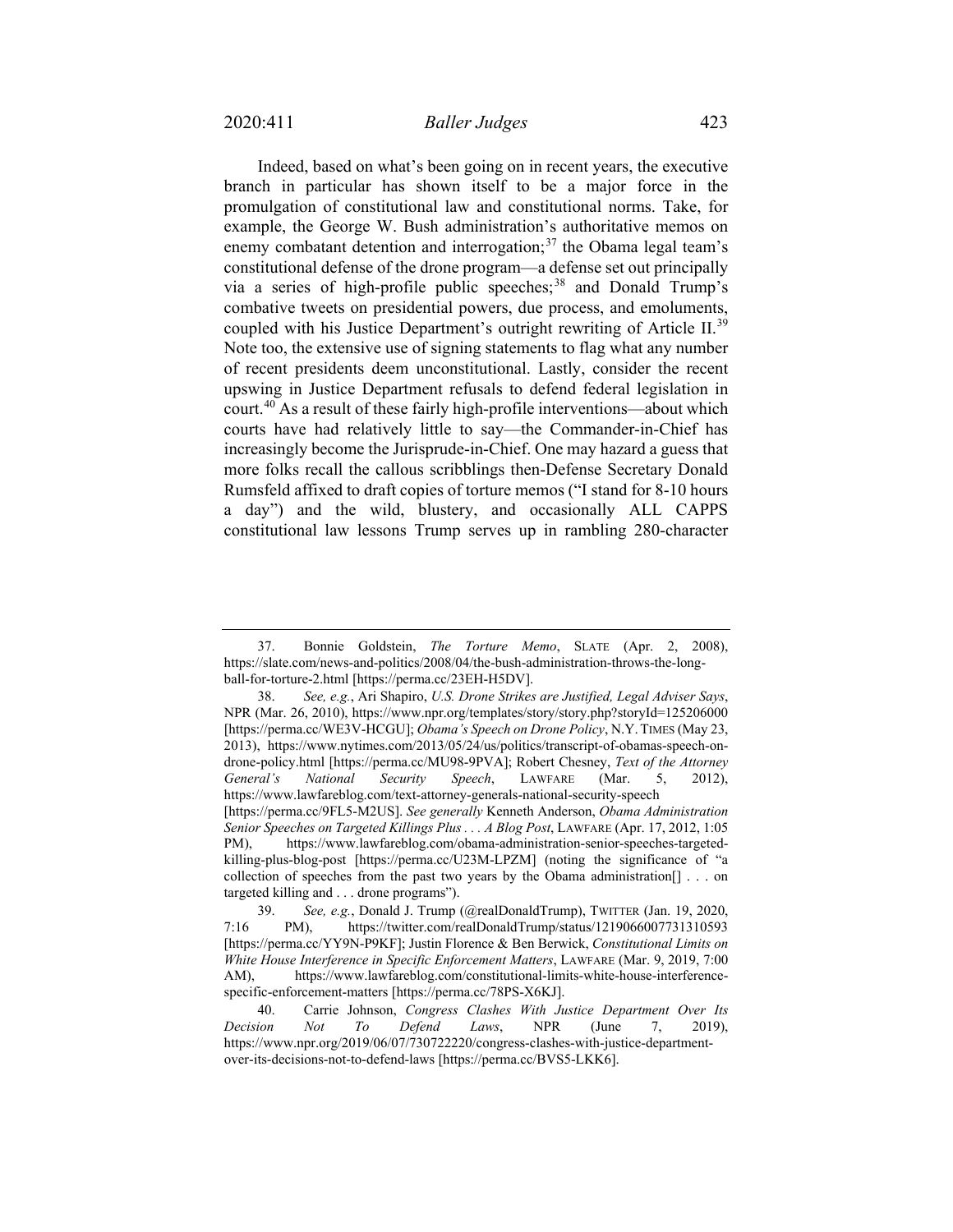morsels than to the reasoning underlying the holdings in *Hamdan v. Rumsfeld*, [41](#page-13-0) *United States v. Texas*, [42](#page-13-1) or *United States v. Nixon*. [43](#page-13-2)

Further to this point, Trump's 73.5 million Twitter followers, not to mention Mitch McConnell's 1.3 million, Adam Schiff's 2 million, and Alexandria Ocasio-Cortez's 6.4 million followers, have constitutional classrooms far broader and in some respects more influential than those of the justices.<sup>[44](#page-13-3)</sup> These politicians' pithy, at times excellent but quite often batty or misleading, "lessons" are especially important to the millions otherwise loosely, if not poorly, schooled in the principles undergirding liberal democracy, the rule of law, and the American constitutional system.<sup>[45](#page-13-4)</sup> These lessons may help explain executive and legislative branch legal interpretations;[46](#page-13-5) shape and marshal support for or against judicial nominees who hold particular philosophies; and possibly even affect how courts decide cases (especially those courts that follow, and try to remain faithful to, the nation's prevailing cultural and political commitments).  $47$ 

<span id="page-13-7"></span>Given the robustness of contemporary constitutional departmentalism—so much so that claims that we're (still) a juriscentric country often ring hollow, more academic myth than practical reality judges may need to step up their game, too. Indeed, if anything, manager judges and umpire judges run the risk of falling further behind because of the greater, more frequent, and more popular outlets available to legislators, presidents, and high-ranking executive officials to weigh in on questions of constitutional magnitude, because of the judicial rationing

<span id="page-13-3"></span><span id="page-13-2"></span><span id="page-13-1"></span><span id="page-13-0"></span>44. *See* Donald Trump (@realDonaldTrump), TWITTER, https://twitter.com/realDonaldTrump [https://perma.cc/YLY8-P9CW]; Mitch McConnell (@senatemajldr), TWITTER, https://twitter.com/senatemajldr [https://perma.cc/47MY-2ZTQ]; Adam Schiff (@RepAdamSchiff), TWITTER, https://twitter.com/RepAdamSchiff [https://perma.cc/5F4M-Z4GP]; Alexandria Ocasio-Cortez (@AOC), TWITTER, https://twitter.com/AOC [https://perma.cc/A7QR-3RXK]. To provide additional perspective, approximately twenty percent of all U.S. adults follow Trump on Twitter; by contrast, only fourteen percent of *likely voters*—presumably a more discerning subset of adults—can even name Chief Justice Roberts or Justice Thomas. *See* Ed Kilgore, *Most Americans Can't Name a Supreme Court Justice*, N.Y. MAG. (Sept. 5, 2018), https://nymag.com/intelligencer/2018/09/most-americans-cant-name-a-supreme-courtjustice.html [https://perma.cc/WVR4-AP38].

<span id="page-13-4"></span>45. Matthew Shaw, *Civil Illiteracy in America*, HARV. POL. REV. (May 25, 2017), https://harvardpolitics.com/culture/civic-illiteracy-in-america/ [https://perma.cc/RFR2-JHNV].

<span id="page-13-6"></span><span id="page-13-5"></span>47. MICHAEL J. KLARMAN, BROWN V. BOARD OF EDUCATION AND THE CIVIL RIGHTS MOVEMENT (2007) (arguing that the Supreme Court pays attention to election results); JACK M. BALKIN, CONSTITUTIONAL REDEMPTION: POLITICAL FAITH IN AN UNJUST WORLD (2011) (describing courts' responsiveness to powerful social movements).

<sup>41.</sup> 548 U.S. 557 (2006).

<sup>42.</sup> 136 S. Ct. 2271 (2016).

<sup>43.</sup> 418 U.S. 683 (1974).

<sup>46.</sup> *Id.*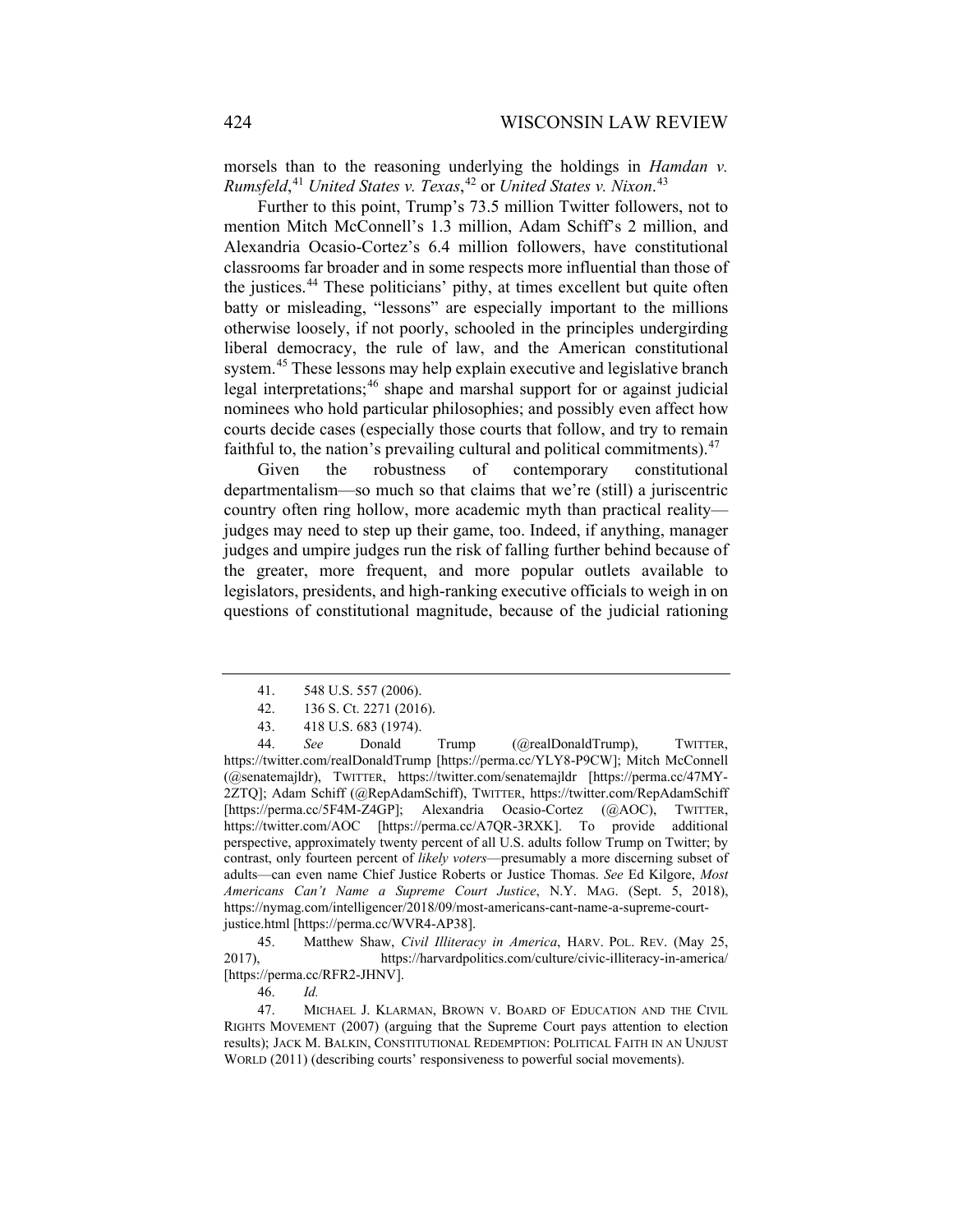techniques that foreclose or divert public adjudication, and because of the norms and expectations associated with what passes for umpire judging.

These disruptions to the judge-dominated model of constitutional discourse that seemingly prevailed throughout, say, the Warren, Burger, and a good deal of the Rehnquist Court eras, are a potential problem for those who believe in juriscentricism, thinking that the courts are best positioned to expound on the Constitution and constitutional values.<sup>[48](#page-14-0)</sup> These disruptions are arguably even a problem for those who believe in departmentalism—and understand departmentalism to requires a weighty Article III anchor, namely one that isn't readily (and at times willingly) dislodged by presidents quick to formulate and amplify their own constitutional interpretations.[49](#page-14-1)

<span id="page-14-4"></span>All of this is to say that manager judges and umpire judges may impoverish our constitutional discourse, and may do so along problematic dimensions. After all, judges usually have greater expertise than those in the political branches when it comes to constitutional analysis.<sup>[50](#page-14-2)</sup> Judges also are typically less encumbered by various institutional biases. Judges ought not, for instance, have an institutional interest in the outcome of given cases, in the reasoning used, or the methodology applied. Yet of course executive officials and legislators do. It is only natural for a president and her legal eagles to embrace very strident positions vis-à-vis executive power—and for agency heads to interpret their charges very broadly.<sup>[51](#page-14-3)</sup> Likewise it is to be expected that legislators will view their subpoena and contempt powers expansively, and their authority over the regulation of interstate commerce and civil rights enforcement capaciously.

<span id="page-14-0"></span><sup>48.</sup> *See, e.g.*, Robert Post & Reva Siegel, *Popular Constitutionalism, Departmentalism, and Judicial Supremacy*, 92 CALIF. L. REV. 1027, 1029 (2004) (noting that "some forms of judicial finality are essential to the rule of law"); *see generally* Larry Alexander & Frederick Schauer, *On Extrajudicial Constitutional Interpretation*, 110 HARV. L. REV. 1359 (1997).

<span id="page-14-1"></span><sup>49.</sup> *Cf. JEFFREY K. TULIS, THE RHETORICAL PRESIDENCY* (1987); John J. DiIulio, Jr., *The Hyper-Rhetorical Presidency*, 19 CRIT. REV 315 (2007).

<span id="page-14-2"></span><sup>50.</sup> *See* David Shribman, *Souter's Progress: How Nominee Won in His Classic Clash with Capital's Culture*, WALL STREET J., Oct. 3, 1990, at A1 (describing then-Senate Judiciary Chair Joe Biden assuring then-Judge David Souter, on the eve of the latter's Supreme Court confirmation hearing, not to get nervous because "nobody on the committee would know more about law than Mr. Souter himself"). This may not be true anymore, as at least one of the two parties races to appoint ever-younger, less experienced judges. *See* Nathan R. Hardy & Richard L. Jolly, *Trump has Packed the Courts with Right-Wing Ideologues. Democrats, What's Your Plan?*, L.A. TIMES (Dec. 18, 2019), [https://www.latimes.com/opinion/story/2019-12-18/donald-trump-judges-federal-courts](https://www.latimes.com/opinion/story/2019-12-18/donald-trump-judges-federal-courts-conservatives)[conservatives](https://www.latimes.com/opinion/story/2019-12-18/donald-trump-judges-federal-courts-conservatives) [https://perma.cc/EVQ9-9R5N] ("Trump's judicial picks are not only young and conservative, but a disproportionate number of them are also inexperienced or worse.").

<span id="page-14-3"></span><sup>51.</sup> *See* BRUCE ACKERMAN, THE DECLINE AND FALL OF THE AMERICAN REPUBLIC (2010).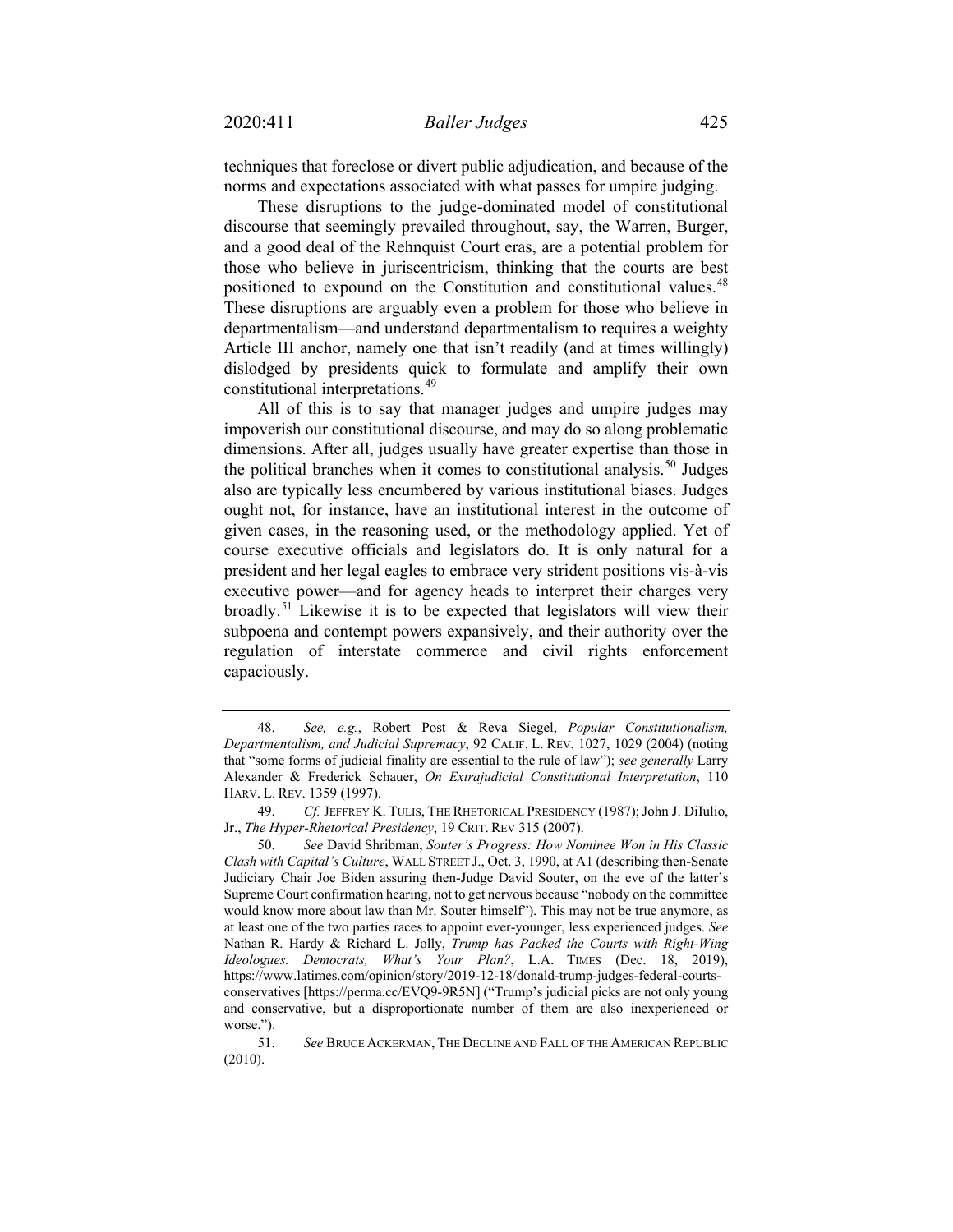Not having as much skin in the game as presidents, agency heads, and members of Congress, however, doesn't translate into judges having to act the part of umpires, managers, or minimalists. It just means that judges aren't saddled with the same professional conflicts of interest. If anything, that independence and the associated credibility that comes from their being disinterested might reasonably embolden judges to be more than just umpires or managers.

\* \* \*

Perhaps a discussion of departmentalism and baller judges invites worries that baller judges will expand standing and correspondingly narrow such doctrines as *Chevron* to maximize opportunities to promote their constitutional ideas. That surely could be a concern, as these are contexts where judges have an institutional interest in deciding disputes in a particular way. At the risk of being completely glib, I will simply note that it is not necessarily the case that a more constitutionally adventurous judiciary will be especially hostile to doctrines that, say, vest interpretative primacy in agencies or tighten the injury-in-fact requirements. Championing *Chevron* and suffocating standing were, after all, signature moves of the Babe Ruth of baller judges—namely, Antonin Scalia.<sup>[52](#page-15-0)</sup>

# *C. Baller Judges and Judicial Balance: An Inter-party Inquiry*

Today's baller judges skew conservative. Think about the judges who advance ideas beyond what's in the jurisprudential mainstream, who routinely call for doctrines to be revisited, and who advocate for new and very different methodological approaches. The names that come to mind are Justices Thomas and Gorsuch—and until quite recently Justice Scalia and Judge Rogers Brown, too. Of course, in different eras, names like Brennan and Douglas, like Skelly Wright and Bazelon, or like Reinhardt suggested a very different ideological orientation.<sup>[53](#page-15-1)</sup> But it is not clear that the orientation of ballers will necessarily balance out over time, at least not so long as Republican presidents continue to appoint younger movement conservatives, while Democratic presidents appoint relatively older, more staid jurists.[54](#page-15-2) Strident judges are not necessarily baller judges

<span id="page-15-0"></span><sup>52.</sup> Whatever else one might say or think of Justice Scalia, he was a baller. *See, e.g.*, *How Antonin Scalia Changed America*, POLITICO (Feb. 14, 2016), [https://www.politico.com/magazine/story/2016/02/antonin-scalia-how-he-changed](https://www.politico.com/magazine/story/2016/02/antonin-scalia-how-he-changed-america-213631)[america-213631](https://www.politico.com/magazine/story/2016/02/antonin-scalia-how-he-changed-america-213631) [https://perma.cc/NZV2-D8YD] ("By sheer force of intellect and personality, Scalia helped to move the court from a somewhat sloppy, results-oriented, center-left institution to a more intellectually rigorous center-right court that forefronts text and history over other modes of interpretation.") (quoting Michael W. McConnell).

<sup>53.</sup> They seemingly skew male, too, but perhaps that's an oversight on my part.

<span id="page-15-2"></span><span id="page-15-1"></span><sup>54.</sup> Rebecca R. Ruiz, et al., *A Conservative Agenda Unleashed on the Federal Courts*, N.Y. TIMES (Mar. 14, 2020), https://www.nytimes.com/2020/03/14/us/trumpappeals-court-judges.html?referringSource=articleShare [https://perma.cc/8URB-77JE];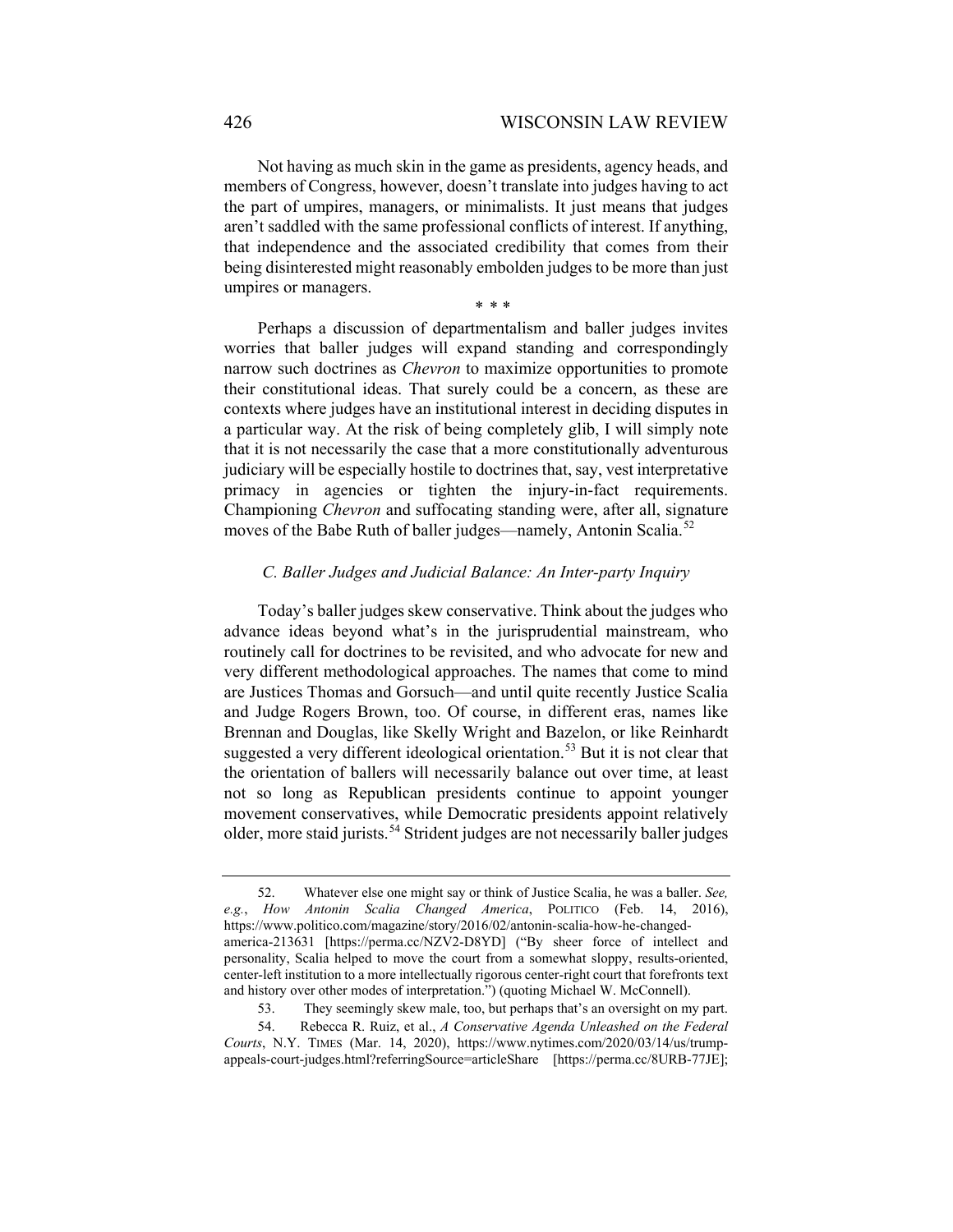and moderate judges—moderate at least by today's standards—aren't invariably non-ballers. (Posner and Kozinski come to mind.) But there is some overlap. And so long as Democratic presidents pass over left-liberal lawyers from the academy, from public-interest organizations, and public defender's offices in favor of career prosecutors and law firm partners, this imbalance will remain, if not become more pronounced.<sup>[55](#page-16-0)</sup>

<span id="page-16-5"></span>A case in point can be gleaned from the instant battles over the constitutionality of the federal administrative state. There was for the better part of seventy years little doubt surrounding the constitutionality of federal agencies, nor of their general powers. Yet in the 2000s, Justice Thomas and Judge Rogers Brown of the D.C. Circuit emerged as lonely but forceful critics of the administrative state and administrative power. The "anti-administrativist"<sup>[56](#page-16-1)</sup> critiques intensified in the 2010s, with Chief Justice Roberts and Justice Gorsuch questioning and thus endeavoring to unsettle doctrines that had long been understood as firmly entrenched.<sup>[57](#page-16-2)</sup> In arguing for the curtailment if not outright dismantling of the administrative state, these judges buttress their claims by citing leading movement academics like Philip Hamburger<sup>[58](#page-16-3)</sup> and polemical, nonacademic historians such as Amity Shlaes.<sup>[59](#page-16-4)</sup> And by citing Hamburger and Shlaes, the judges are doing more than simply attempting to fortify their own opinions. The judges are also boosting the standing of those authors. In effect, each time

<span id="page-16-0"></span>55. Brian Fallon & Christopher Kang, *No More Corporate Lawyers on the Federal Bench*, THE ATLANTIC (Aug. 21, 2019), <https://www.theatlantic.com/ideas/archive/2019/08/no-more-corporate-judges/596383/> [https://perma.cc/8SKK-9P4A].

<span id="page-16-1"></span>56. Gillian E. Metzger, *The Supreme Court, 2016 Term—Foreword: 1930s Redux: The Administrative State Under Siege*, 131 HARV. L. REV. 1, 7 (2017).

<span id="page-16-2"></span>57. *See* JON D. MICHAELS, CONSTITUTIONAL COUP: PRIVATIZATION'S THREAT TO THE AMERICAN REPUBLIC 56–57 (2017) (describing conservative legal push to destabilize, decenter, and possibly overturn modern administrative law jurisprudence).

<span id="page-16-3"></span>58. *Id.* at 56. Hamburger is not only a professor at Columbia Law but also the president of the New Civil Liberties Alliance, a litigation and advocacy organization dedicated to challenging the constitutionality of the administrative state. *See The New Civil Liberties Alliance: Mission*, https://nclalegal.org/about/ [https://perma.cc/5XK7-Z5D3].

<span id="page-16-4"></span>59. Mark Tushnet, *Epistemic Closure and the Schechter Case* 1 (Harv. Law Sch. Pub. Law & Legal Theory Research Paper Series, Working Paper No. 19-42), [https://papers.ssrn.com/sol3/papers.cfm?abstract\\_id=3436689;](https://papers.ssrn.com/sol3/papers.cfm?abstract_id=3436689) Calvin Terbeek, *Originalist Scholarship and Conservative Politics*, THE NEW RAMBLER (Oct. 9, 2019), [https://newramblerreview.com/book-reviews/law/originalist-scholarship-and-](https://newramblerreview.com/book-reviews/law/originalist-scholarship-and-conservative-politics)

[conservative-politics](https://newramblerreview.com/book-reviews/law/originalist-scholarship-and-conservative-politics) [https://perma.cc/GX7Q-KUZU] (describing Justice Gorsuch as "both an entrepreneur and a consumer of the conservative knowledge structure and its outputs").

Micah Schwartzman, *Not Getting any Younger: President Obama's Penchant for Older Judges Scuttled Goodwin Liu*, SLATE (May 26, 2011), [https://slate.com/news-and](https://slate.com/news-and-politics/2011/05/president-obama-s-penchant-for-older-judges-scuttled-goodwin-liu.html)[politics/2011/05/president-obama-s-penchant-for-older-judges-scuttled-goodwin-liu.html](https://slate.com/news-and-politics/2011/05/president-obama-s-penchant-for-older-judges-scuttled-goodwin-liu.html) [https://perma.cc/4D77-RDAY]; David Fontana & Micah Schwartzman, *Old World*, NEW REPUBLIC (July 16, 2009), <https://newrepublic.com/article/62573/old-world> [https://perma.cc/GV6E-2KKN]; Hardy & Jolly, *supra* not[e 50.](#page-14-4)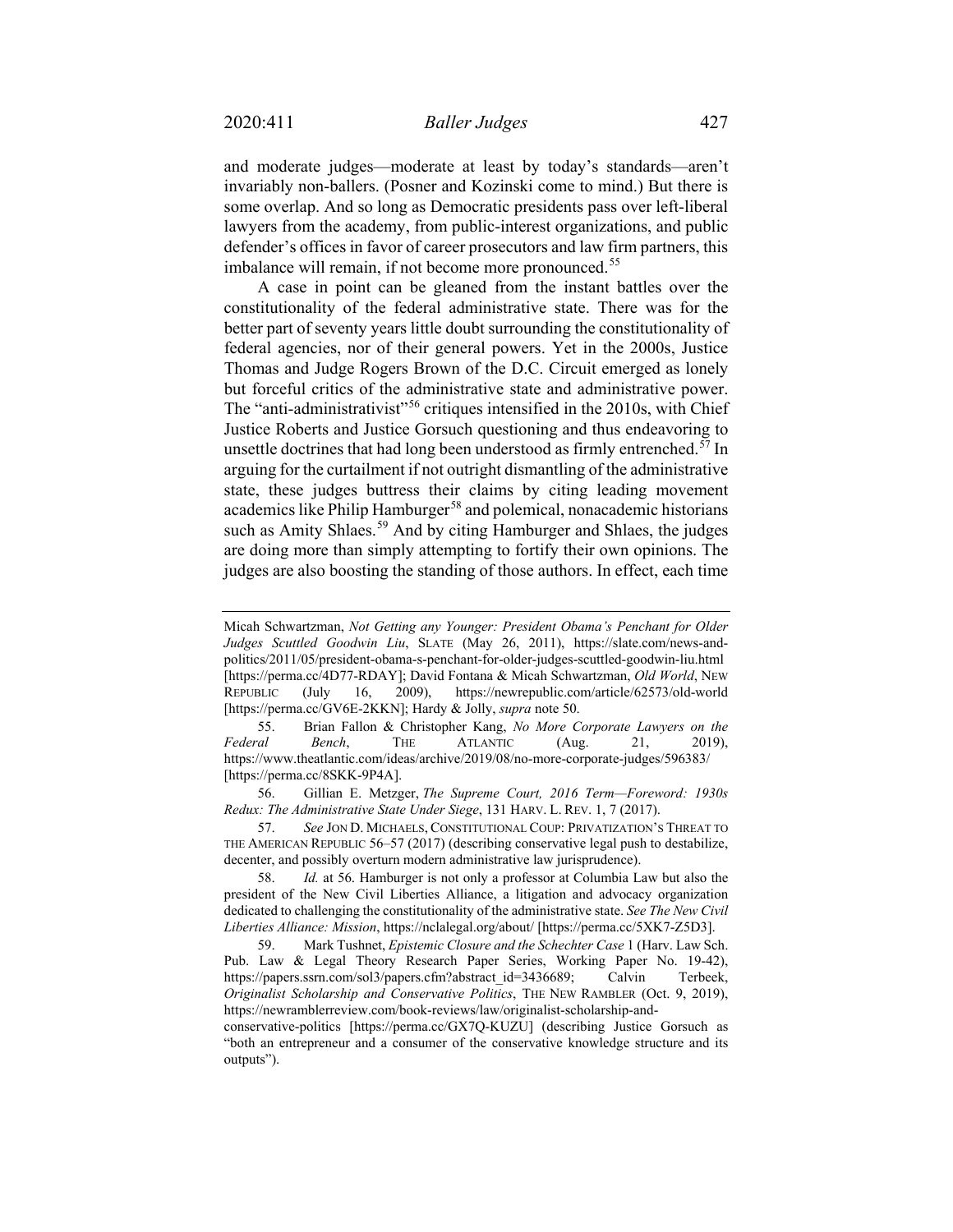they cite to outside authority, they give those outside authorities greater influence and credibility, making them all the more useful as authorities to cite in the next round of litigation (and as effective allies who can influence constitutional discourse in non-litigation settings).

There has been no correspondingly forceful defense, let alone affirmative theory, of the administrative state propounded by federal judges. Centrist and center-left judges may be holding the line, relying not without justification on the strength of the existing caselaw and the practical realities that dismantling the administrative state would be nothing short of devastating for our economy, not to mention our health, safety, and welfare. But while these judges have so far ensured that federal agencies live on for another day, they've done little to excite anybody as to the constitutional importance of administrative governance, let alone win over those who are genuinely on the fence. This matters not just in the judicial trenches but also in the arena of politics, particularly with respect to the vetting of judicial nominees.<sup>[60](#page-17-0)</sup>

We encounter a similar asymmetry in the battles over the Affordable Care Act. Those insisting the federal law was unconstitutional were willing to embrace and amplify what Jack Balkin calls "off the wall" positions on the fringes of the constitutional cultural wars.<sup>[61](#page-17-1)</sup> There has not been anything like a left-liberal counterpunch, a polar opposite "off the wall" claim such as one insisting that the Constitution assures one or more positive welfarist rights.<sup>[62](#page-17-2)</sup>

<span id="page-17-0"></span><sup>60.</sup> Left-of-center interest groups insist judicial nominees are committed to the protection of reproductive autonomy. *See* Max Greenwood, *2020 Democrats Break Political Taboos by Endorsing Litmus Tests*, THE HILL (May 22, 2019, 6:00 AM), https://thehill.com/homenews/campaign/444914-2020-dems-break-political-taboos-byendorsing-litmus-tests [https://perma.cc/W8G4-34SU]. But rarely, if ever, are left-ofcenter nominees' theories of regulation and administrative governance queried. Conservative judicial nominees, by contrast, are expected to have strong and welldeveloped views on abortion *and* the administrative state. *See* Dan Diamond, Roe v. Wade *is Officially in Trouble*, POLITICO (Jun. 28, 2018), https://www.politico.com/newsletters/politico-pulse/2018/06/28/roe-v-wade-is-officiallyin-trouble-266288 [https://perma.cc/93NR-N6PR]; Jeremy W. Peters, *Trump's New Judicial Litmus Test: Shrinking "the Administrative State*,*"* N.Y. TIMES (Mar. 26, 2018), https://www.nytimes.com/2018/03/26/us/politics/trump-judges-courts-administrativestate.html [https://perma.cc/SJF3-7YBF].

<span id="page-17-1"></span><sup>61.</sup> BALKIN, *supra* note [47,](#page-13-7) at 179–82; Jack M. Balkin, *From Off the Wall to on the Wall: How the Mandate Challenge Went Mainstream*, THE ATLANTIC (June 4, 2012), [https://www.theatlantic.com/national/archive/2012/06/from-off-the-wall-to-on-the-wall](https://www.theatlantic.com/national/archive/2012/06/from-off-the-wall-to-on-the-wall-how-the-mandate-challenge-went-mainstream/258040/)[how-the-mandate-challenge-went-mainstream/258040/](https://www.theatlantic.com/national/archive/2012/06/from-off-the-wall-to-on-the-wall-how-the-mandate-challenge-went-mainstream/258040/) [https://perma.cc/7ZSA-NM9Q].

<span id="page-17-2"></span><sup>62.</sup> The Court rejected such claims in *Dandridge v. Williams*, 397 U.S. 471, 486–87 (1970) and *San Antonio Indep. Sch. Dist. v. Rodriguez*, 411 U.S. 1 (1973). Still, scholars continue to press various claims. *E.g.*, Peter B. Edelman, *The Next Century of our Constitution: Rethinking our Duty to the Poor*, 39 HASTINGS L.J. 1, 3 (1987); William E. Forbath, *Constitutional Welfare Rights: A History, Critique and Reconstruction*, 69 FORDHAM L. REV. 1821 (2001); Jon D. Michaels, *To Promote the General Welfare, The Republican Imperative to Enhance Citizenship Welfare Rights*, 111 YALE L.J. 1457 (2002);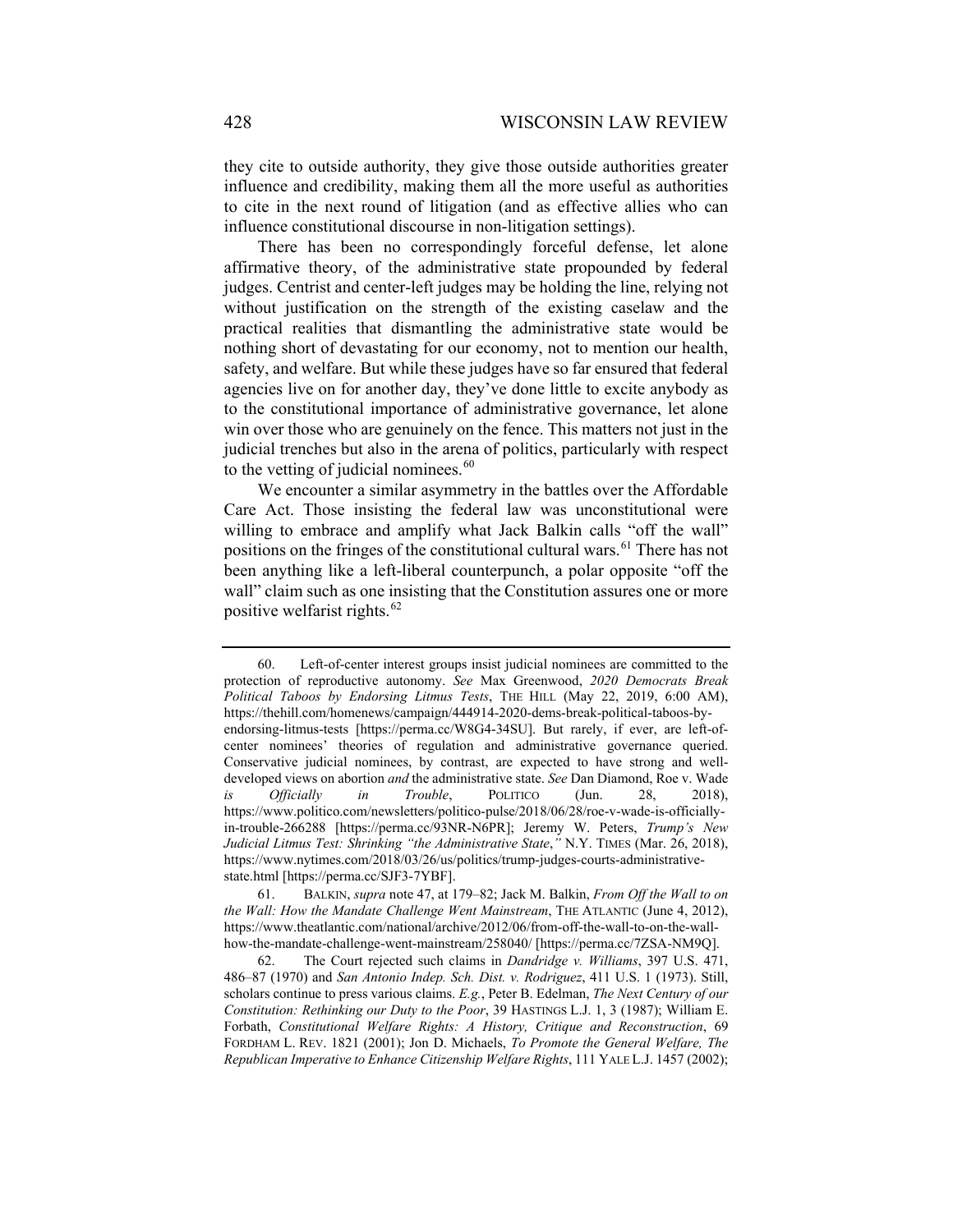Indeed, perhaps it is time to put to rest fears (or hopes) of the socalled Greenhouse effect. Recall the popular trope of conservative justices arriving in Washington and moderating their positions, ostensibly to garner praise and esteem from the then-doyenne of the Supreme Court press corps—Linda Greenhouse—and generally be welcomed into Georgetown society. Even indulging the claim that pressure of that sort ever existed, it is most certainly a thing of the past. Conservatives brought onto the Court today are likely to already have deep ties to conservative communities inside and outside the Beltway and are treated as royalty in any number of conservative venues.<sup>[63](#page-18-0)</sup> The famed Federalist Society and any number of think tanks such as Heritage, Hoover, and AEI, do plenty to sustain their fellow-traveler judges, not to mention wine-and-dine them and sponsor their educational junkets.<sup>[64](#page-18-1)</sup>

If anything, we may be more likely to encounter a *reverse* Greenhouse effect: it would be an outspoken left-liberal jurist today who may be without obvious comfort zones, as the DC legal community becomes increasingly corporatist in outlook, as interpretive approaches such as originalism and methodologies such as law and economics enter and sometime dominate—the academic and professional mainstream, and as some once-prized left-liberal approaches (such as critical studies) are exiled to far-flung pockets of the legal community. It is perhaps most revealing that someone like the current Chief, a staunch jurisprudential conservative by any reasonable reckoning, is treated with suspicion within conservative circles for occasionally deviating from the movement's orthodoxy.[65](#page-18-2)

Put more starkly, we may reasonably expect movement left-liberals and movement conservatives to be more inclined to be ballers. But because we presently have a good number of movement conservative judges and

<span id="page-18-1"></span>64. *See generally* STEVEN M. TELES, THE RISE OF THE CONSERVATIVE LEGAL MOVEMENT: THE BATTLE FOR CONTROL OF THE LAW (2012).

Stephen Loffredo, *Poverty, Democracy and Constitutional Law*, 141 U. PA. L. REV. 1277 (1993).

<span id="page-18-0"></span><sup>63.</sup> Zoe Tillman, *Justice Brett Kavanaugh Got a Rousing Standing Ovation at this Year's Federalist Society Convention*, BUZZFEED (Nov. 15, 2018), [https://www.buzzfeednews.com/article/zoetillman/brett-kavanaugh-standing-ovation](https://www.buzzfeednews.com/article/zoetillman/brett-kavanaugh-standing-ovation-federalist-society)[federalist-society](https://www.buzzfeednews.com/article/zoetillman/brett-kavanaugh-standing-ovation-federalist-society) [https://perma.cc/ED2T-3C9E]; Josh Gerstein, *Gorsuch Takes Victory Lap at Federalist Dinner*, POLITICO (Nov. 16, 2017), [https://www.politico.com/story/2017/11/16/neil-gorsuch-federalist-society-speech](https://www.politico.com/story/2017/11/16/neil-gorsuch-federalist-society-speech-scotus-246538)[scotus-246538](https://www.politico.com/story/2017/11/16/neil-gorsuch-federalist-society-speech-scotus-246538) [https://perma.cc/745N-6HXS].

<span id="page-18-2"></span><sup>65.</sup> Senator Ted Cruz has called Roberts a "mistake." David G. Savage, *Chief Justice Roberts' Record Isn't Conservative Enough for Some Activists*, L.A. TIMES (Sept. 25, 2015), [https://www.latimes.com/nation/la-na-roberts-conservative-backlash-](https://www.latimes.com/nation/la-na-roberts-conservative-backlash-20150924-story.html)[20150924-story.html](https://www.latimes.com/nation/la-na-roberts-conservative-backlash-20150924-story.html) [https://perma.cc/MH9X-2DJG]. In defending President Trump's nomination of Brett Kavanaugh, influential conservative activist Matt Schlapp provided assurances to the conservative rank-and-file that "Kavanaugh is not another Roberts; he's another Scalia, Alito, or Gorsuch." RUTH MARCUS, SUPREME AMBITION: BRETT KAVANAUGH AND THE CONSERVATIVE TAKEOVER 72 (2019) (quoting Schlapp).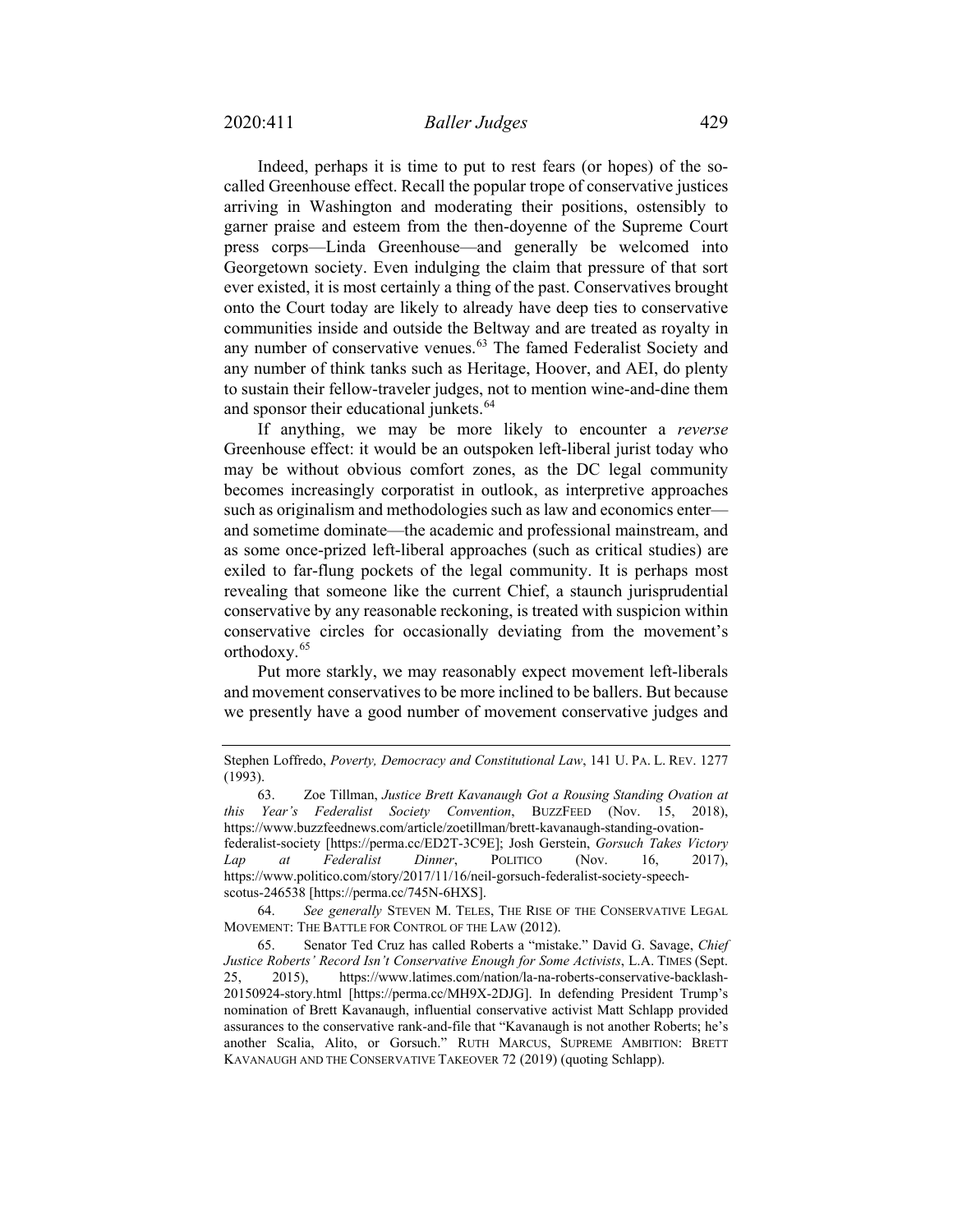very few movement left-liberal judges, judicial balling is a lopsided affair. One response to this lopsidedness is to work to encourage both parties to appoint more moderates to the federal courts. But it would be hard to imagine conservative presidents and senators, who have had such brilliant success pushing the courts to the right (especially at a moment when demography is not on their side), agreeing to chart a course Democrats have by-and-large been following for decades. Assuming that parity is something to prize, there is a case to be made to encourage more leftliberal balling. Hence we'd have ballers on both sides of the jurisprudential spectrum offering vibrant but clashing visions of constitutional meaning and possibility. Again, that's just less likely to occur when Democrats nominate lawyers who have spent their entire careers playing it safe, eschewing academically adventurous writing and/or working for white shoe firms that juggle hundreds of major, *and easily offended*, corporate clients.<sup>[66](#page-19-0)</sup>

To be clear, balling—at least good balling—ought not be equated with incivility, poor craftsmanship, or partisan monkey business. Balling can be done thoughtfully and generously—and, in any event, the model of umpire judging (to the extent it properly characterizes many sitting judges' self-perception and self-presentation) is hardly helping improve judicial civility or dispel fears of political partisanship from the bench today.

## III. A HOW-TO-BE A JUDICIAL BALLER GUIDE.

The above discussions explain how baller judges fit within and among the constellation of constitutional offices and institutions. Given the high risk of bad-faith or reckless judicial balling, it behooves us to consider some qualities and characteristics we may want to encourage.

**Show us your signature move**. Kareem had his skyhook. Beckham bent his corner kicks. Simone Biles has *two* moves named after her. Judges ought to tell us the methodology they employ, so we can understand it, see how the judges ply their trade—consistently or otherwise—and debate whether we want new appointees to emulate or disavow a particular move or approach. The judge's move may be originalism, pragmatism, or even an articulated jurisprudence of empathy. $67$  Some judges explain their moves well. With others, it is very hard to tell what methodology they're employing—and what enduring commitments command their fidelity. Those latter judges may please us just fine when they adjudicate a dispute

<span id="page-19-0"></span><sup>66.</sup> *See* Fallon & Kang, *supra* not[e 55;](#page-16-5) Daniel Marans, *Progressive Group Urges Democrats Not to Name Corporate Lawyers to Federal Bench*, HUFFPOST (Aug. 21, 2019, 5:30 AM), https://www.huffpost.com/entry/demand-justice-no-corporate-judges-2020\_n\_5d5b28fce4b05f62fbd40b10 [https://perma.cc/J8P2-26ZY].

<span id="page-19-1"></span><sup>67.</sup> Thomas B. Colby, *In Defense of Judicial Empathy*, 96 MINN. L. REV. 1944 (2012).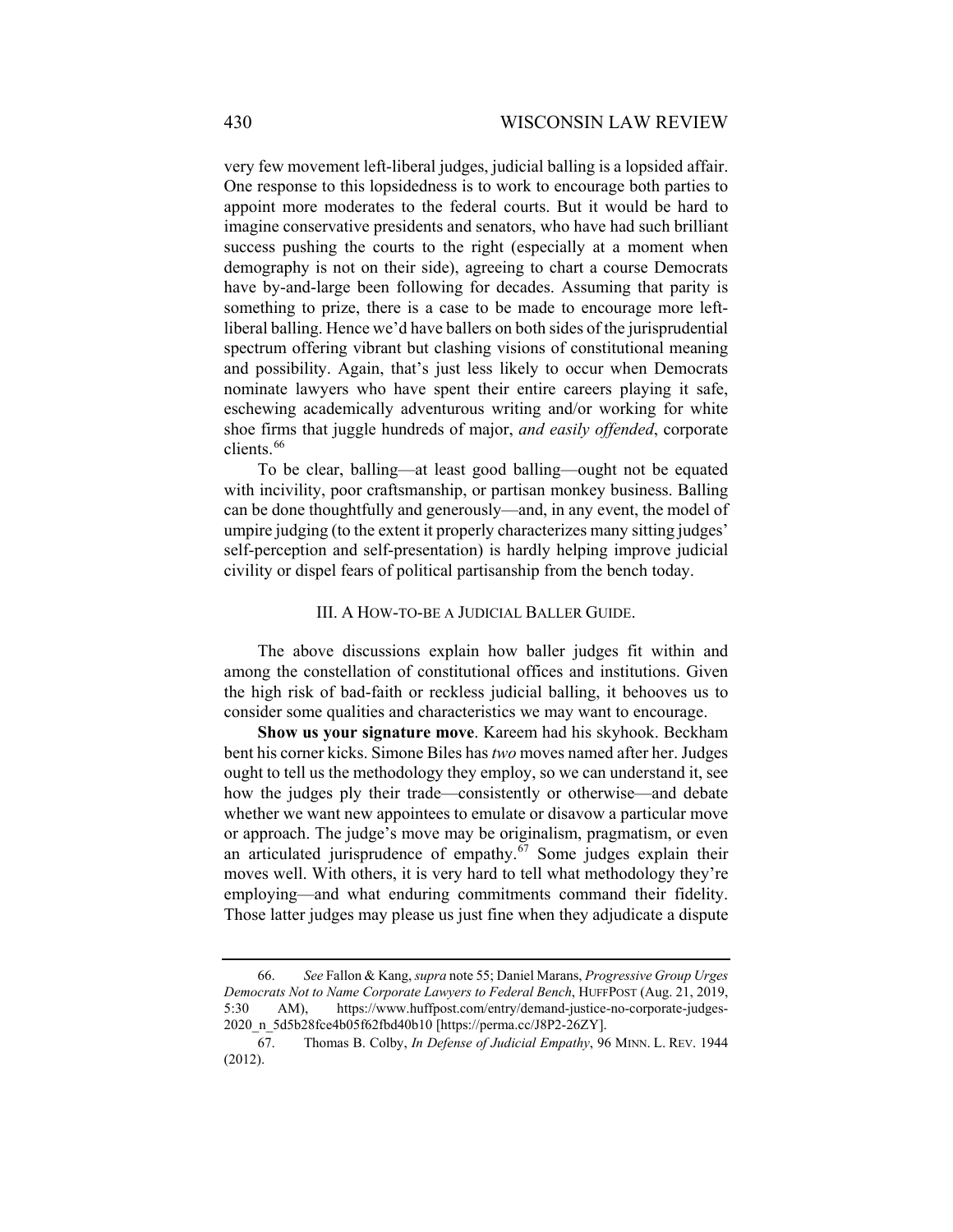in ways that comport with our normative priors. But they're not necessarily advancing the project of constitutional governance or doing much to elevate or legitimate the work of an unelected judiciary regularly and perhaps justifiably accused of playing politics.

A signature move ought not be showy, gratuitous, or self-indulgent. Nor ought it be whimsical or capricious. That's the work of faux ballers. Empty paeans to the Founders,  $68^\circ$  $68^\circ$  to baseball,  $69^\circ$  $69^\circ$  or to our supposed national ethos<sup>[70](#page-20-3)</sup> don't signify much other than, perhaps, that the relevant legal conclusion is on otherwise shaky grounds.<sup>[71](#page-20-4)</sup>

<span id="page-20-0"></span>**Follow the DiMaggio Maxim**. When asked why, during the proverbial dog days of summer, he didn't ever just go through the motions, Joe DiMaggio reportedly said: "There is always some kid who may be seeing me for the first or last time, I owe him my best."<sup>[72](#page-20-5)</sup> While kids are far less likely to idolize judges than centerfielders, the sentiment still holds: Even in cases relatively unexciting to judges, the judges owe it to the litigants, to the bar, to lay observers, and to posterity to do the hard labor of, indeed, making clear how these cases fit within their broader substantive and methodological commitments. The DiMaggio Maxim also requires that judges are active and engaged during oral arguments. It may be perfectly rational for judges to multitask from the bench, limit the number of questions they pose to counsel, and even pass snarky notes to colleagues—just as it would have made sense for Joltin' Joe to dog it now and again.<sup>[73](#page-20-6)</sup> But at a time when the judiciary is under considerable scrutiny

<span id="page-20-4"></span>71. Carefully contextualizing such national commitments may, however, be more valuable, suggestive of a coherent methodology. *See, e.g.*, Krishnakumar, *supra* note [70,](#page-20-0) at 1057 (describing a "national institution" canon); Blake Emerson, *Administrative Answers to Major Questions: On the Democratic Legitimacy of Agency Statutory Interpretation*, 102 MINN. L. REV. 2019 (2018).

<span id="page-20-5"></span>72. *Joe DiMaggio Quotes*, BASEBALL ALMANAC, https://www.baseballalmanac.com/quotes/quodimg.shtml[https://perma.cc/Z378-MZF6].

<span id="page-20-6"></span>73. With respect to Justice Thomas, a baller judge in most respects, his approach to oral arguments leaves much to be desired. It seems as if the justice, who speaking only once or twice a decade during oral arguments, is squandering many, many opportunities to better, more fully, or simply differently articulate a constitutional vision. Laura Wagner, *Clarence Thomas Asks 1st Question from Supreme Court Bench in 10 Years*, NPR (Feb.

<span id="page-20-1"></span><sup>68.</sup> *See, e.g.*, *United States v. Nichols*, 784 F.3d 666, 670 (10th Cir. 2015) (Gorsuch, J., dissenting from the denial of a rehearing en banc), *rev'd on other grounds*, 136 S. Ct. 1113 (2016).

<sup>69.</sup> *E.g.*, *Flood v. Kuhn*, 407 U.S. 258, 261–64 (1972).

<span id="page-20-3"></span><span id="page-20-2"></span><sup>70.</sup> *Van Orden v. Perry*, 545 U.S. 677, 688–89 (2005) ("[A]cknowledgments of the role played by the Ten Commandments in our Nation's heritage are common throughout America. . . . [A] large statue of Moses holding the Ten Commandments, alongside a statue of the Apostle Paul, has overlooked the rotunda of the Library of Congress's Jefferson Building since 1897."); Anita S. Krishnakumar, *The Hidden Legacy of* Holy Trinity Church*: The Unique National Institution Canon*, 51 WM. & MARY L. REV. 1053, 1064 (2009) ("Justice Rehnquist [in *Texas v. Johnson*] marshaled poetry, song, and historic incidents to argue that the American flag is 'the visible symbol embodying our Nation' and that a Texas statute prohibiting flag burning could not violate the First Amendment.").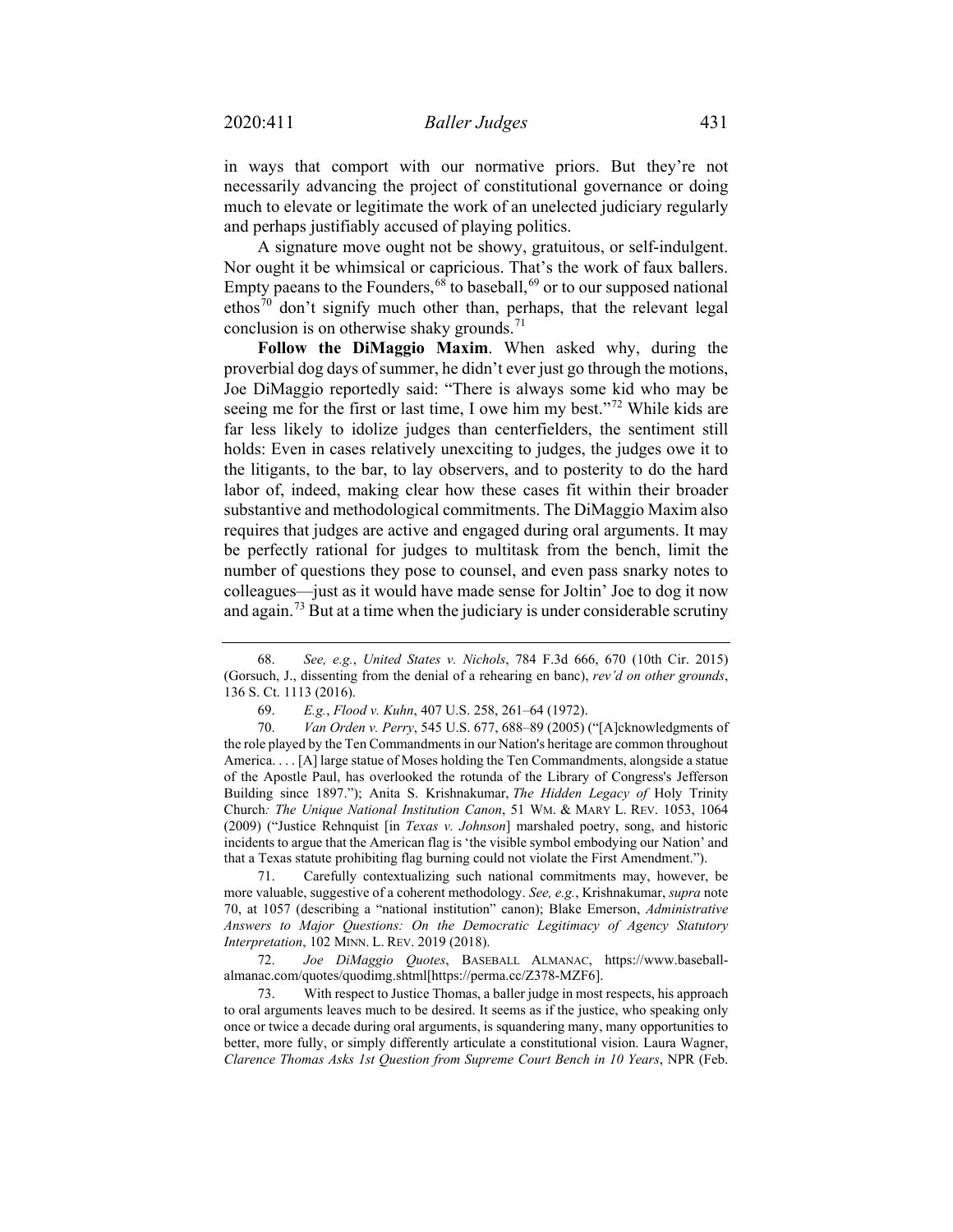and when judges are perceived (rightly or wrongly) as raw political actors, showing up for arguments and showing why their questions are so different, more nuanced, and more probing than anything we could expect from a distracted senator at a committee meeting (asking witnesses staffscripted questions) may go a long way in dispelling some of the illegitimacy concerns.

To be clear, DiMaggio's best didn't involve his drawing needless attention to himself. Crowds turned out to watch DiMaggio lead the Yankees, not diminish his teammates nor disparage their opponents. So as important as it is for judges to stake out new and untested constitutional positions, they need to do so in a thoughtful fashion. Being a judicial bigshot should, one hopes, have a disciplining effect on that judge. She ought to use her position *and privilege* wisely and responsibly—and refrain from, for instance, trafficking in half-baked theories<sup>[74](#page-21-0)</sup> or discounting the potentially deleterious real-world effects of a given constitutional vision.[75](#page-21-1)

**Oh, and be like Ernie Banks, too.** Not to be overshadowed by the Yankee Clipper, Mr. Cub had a famous saying of his own. Banks said: "It's a great day for a ball game. Let's play two."<sup>[76](#page-21-2)</sup> He wasn't thinking about ticket sales or TV ratings, two reasons why no one schedules doubleheaders anymore. He also wasn't thinking about the wear-and-tear on a bullpen, no doubt another argument against playing two. That is to say, he wasn't thinking like a manager.

Baller judges should feel like Banks: It's a great day for big legal questions, let's address them head-on. Given such thinking, concerns about judicial resources should seem secondary at best. It's up to the coaches and front office to figure out how to field and finance a team. And it's up to Congress to do the same with the federal judiciary.

<sup>29, 2016),</sup> [https://www.npr.org/sections/thetwo-way/2016/02/29/468576931/clarence](https://www.npr.org/sections/thetwo-way/2016/02/29/468576931/clarence-thomas-asks-1st-question-from-supreme-court-bench-in-10-years)[thomas-asks-1st-question-from-supreme-court-bench-in-10-years](https://www.npr.org/sections/thetwo-way/2016/02/29/468576931/clarence-thomas-asks-1st-question-from-supreme-court-bench-in-10-years) [https://perma.cc/V9YP-3B3K].

<span id="page-21-0"></span><sup>74.</sup> *Texas v. United States*, 945 F.3d 355, 370 n.3 (5th Cir. 2020); *see also* Mark Joseph Stern, *This One Footnote Proves the Latest Obamacare Ruling is Pure Partisan Hackery*, SLATE (Dec. 20, 2019)[, https://slate.com/news-and-politics/2019/12/fifth-circuit](https://slate.com/news-and-politics/2019/12/fifth-circuit-obamacare-footnote-fraud.html)[obamacare-footnote-fraud.html](https://slate.com/news-and-politics/2019/12/fifth-circuit-obamacare-footnote-fraud.html) [https://perma.cc/3Z8F-WP7M].

<span id="page-21-1"></span><sup>75.</sup> *Citizens United v. Fed. Election Comm'n*, 558 U.S. 310, 398–479 (2010) (Stevens, J., concurring in part and dissenting in part). *See generally* Robert Reich, *Trump is the Natural Consequence of our Anti-Democracy Decade*, GUARDIAN (Dec. 9, 2019), https://www.theguardian.com/commentisfree/2019/dec/08/donald-trump-citizens-unitedanti-democracy-decade [https://perma.cc/W88E-CKMY].

<span id="page-21-2"></span><sup>76.</sup> *Ernie Banks Quotes*, BASEBALL ALMANAC, https://www.baseballalmanac.com/quotes/quobank.shtml [https://perma.cc/8ZKY-XRJP].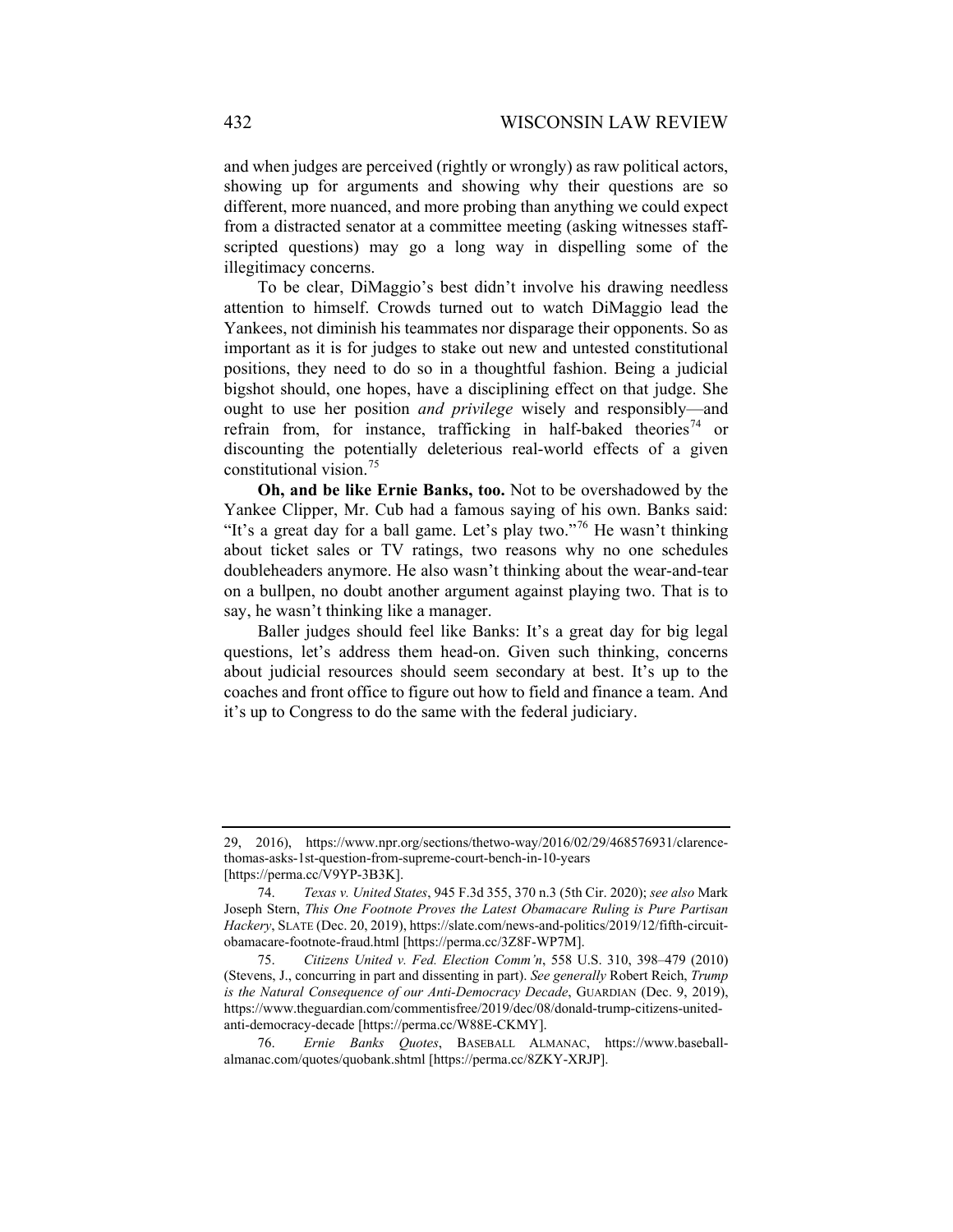**Post-Game Interview (emphasis on** *post***).** A true baller doesn't talk about the game beforehand. In sports, that's prime bulletin board material.<sup>[77](#page-22-0)</sup> And in law, it bespeaks a closed, perhaps prejudicial, mind.

By contrast, baller athletes may, after the contest, help clarify what happened at particular junctures—and what those events suggest about future competitions. The same is true for judges. Writing about cases after the fact, elaborating on jurisprudential moves (not interpersonal squabbles), and even conceding there were some moments (or cases) judges wish they had back, $78$  only help elucidate the law and its underpinnings—and again further distinguishes judges who are especially thoughtful and self-aware.

**Community Outreach.** This goes hand-in-hand with post-game interviews. Not everyone stays up after a sporting event to watch a postgame show (or read the recap in the next day's sports page). The same is true in law, as few may actually read the opinion or dig into the judge's scholarship. Thus, it is incumbent on baller judges to do community outreach, at law schools, high schools, and the like, to discuss law, their particular vision or the law, and the role of courts in our constitutional republic.

Think again about where Americans currently learn about the law. They're learning from Donald Trump's mercurial, if not manic, socialmedia missives and from members of Congress speaking in clumsy or specious soundbites that go viral. We need constitutional moralists challenging and discomforting audiences (think Thurgood Marshall);  $^{79}$  $^{79}$  $^{79}$  we need constitutional pedants (think Scalia); constitutional public intellectuals (think Bork and Posner); and, possibly, constitutional populists (think Sotomayor and Gorsuch).<sup>[80](#page-22-3)</sup> Outreach is about teaching—

<span id="page-22-0"></span><sup>77.</sup> *E.g.*, Tyler Sullivan, *Titans Find Bulletin Board Material to Fuel Upset of Patriots: 'Revenge Tour Ended Early*,*'* CBS SPORTS (Jan. 5, 2020), [https://www.cbssports.com/nfl/news/titans-find-bulletin-board-material-to-fuel-upset-of](https://www.cbssports.com/nfl/news/titans-find-bulletin-board-material-to-fuel-upset-of-patriots-revenge-tour-ended-early/)[patriots-revenge-tour-ended-early/](https://www.cbssports.com/nfl/news/titans-find-bulletin-board-material-to-fuel-upset-of-patriots-revenge-tour-ended-early/) [https://perma.cc/W9TJ-AEP4].

<span id="page-22-1"></span><sup>78.</sup> Judges who confess error or acknowledge that their thinking has evolved over time may well be doing valuable work in showing how complicated constitutional jurisprudence is—and how important new ideas, new empirical findings, and possibly new experiences and interactions are to the project of constitutional governance. *See, e.g.*, Andrew Cohen, *Why Don't Supreme Court Justices Ever Change Their Minds in Favor of the Death Penalty*, THE ATLANTIC (Dec. 10, 2013), [https://www.theatlantic.com/national/archive/2013/12/why-dont-supreme-court-justices](https://www.theatlantic.com/national/archive/2013/12/why-dont-supreme-court-justices-ever-change-their-minds-in-em-favor-em-of-the-death-penalty/282100/)[ever-change-their-minds-in-em-favor-em-of-the-death-penalty/282100/](https://www.theatlantic.com/national/archive/2013/12/why-dont-supreme-court-justices-ever-change-their-minds-in-em-favor-em-of-the-death-penalty/282100/)

<sup>[</sup>https://perma.cc/VX36-XUUU]; Adam Liptak, *Exhibit A for a Major Shift: Justices' Gay Clerks*, N.Y. TIMES (Jun. 8, 2013), [https://www.nytimes.com/2013/06/09/us/exhibit-a-for](https://www.nytimes.com/2013/06/09/us/exhibit-a-for-a-major-shift-justices-gay-clerks.html)[a-major-shift-justices-gay-clerks.html](https://www.nytimes.com/2013/06/09/us/exhibit-a-for-a-major-shift-justices-gay-clerks.html) [https://perma.cc/U4LX-ULHE].

<span id="page-22-2"></span><sup>79.</sup> Thurgood Marshall, *Reflections on the Bicentennial of the United States Constitution* (May 6, 1987), <http://thurgoodmarshall.com/the-bicentennial-speech/> [https://perma.cc/B9GX-5TZU].

<span id="page-22-3"></span><sup>80.</sup> *See, e.g.*, David Fontana, *The People's Justice?*, 123 YALE L.J.F. 447, 447– 48 (2014); Kathryn Krawczyk, *Supreme Court Justice Neil Gorsuch Went on Fox News to*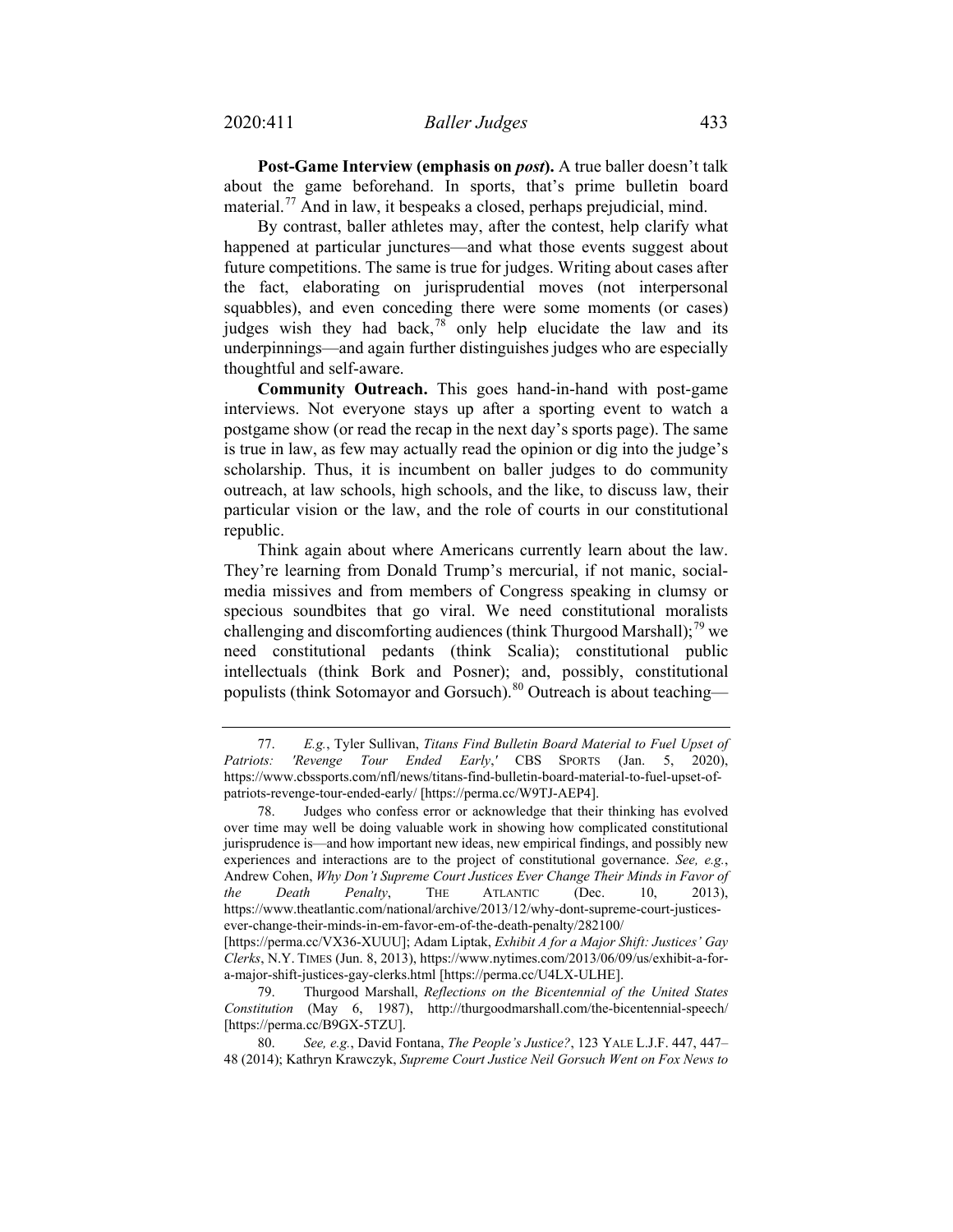and branding one's jurisprudence. And it is about better legitimating the work of courts, understanding the judiciary, and underscoring the relevance of the rule of law.

**Cheer on the JV**. It's always special when someone like Stephon Marbury returns to Coney Island, or when LeBron shows up at an AAU game. Their presence shines light on local contests and brings attention to the players. Many judges are quite good at this already. They are devoted, enthusiastic participants in moot courts around the country. Some are also quite committed to academic discourse, speaking at schools, at conferences, and the like. Others, however, are not.

First, judges may want to, in today's parlance, *influence the influencers*—those who are dissecting, critiquing, and celebrating courts and constitutional jurisprudence.

Second, judges may want to identify with, reference, and help elevate academic work. Again, some judges do this exceedingly well. Conservative judges and professors have, for sure, forged a tight network centered around such organizations as the Federalist Society. Center-left judges are in many respects less closely tethered, notwithstanding the leftliberal orientation of most law faculties. Perhaps this distance is reasonable and prudent, given center-left judges' sensitivity to the cultural suspicion surrounding left-liberal academics. But if my arm-chair diagnosis is right, decisions to remain aloof from left-liberal academics (and their writing) serves principally to validate and deepen the broader public's cultural suspicion. Indeed, reading the opinions of center-left judges may intensify the claims that left-liberal academics are, sure enough, far outside the jurisprudential mainstream—precisely because the judges often steer clear of incorporating big, splashy academic ideas. By contrast, conservatively minded academics, however marginalized in their own buildings, are often (and understandably) viewed as squarely within the jurisprudential mainstream, as evidenced by their regular appearances alongside of judges and by their work being recognized in the pages of the federal reporters and U.S. Reports.<sup>[81](#page-23-0)</sup>

Thus, as already suggested above, judges who give credibility and exposure to left-liberal academics do more to legitimate left-liberal jurisprudence, signaling that those academic views are to be taken seriously and are indeed within the mainstream. Embracing or even

*Promote His New Book—And to Echo the 'War on Christmas' Myth*, THE WEEK (Dec. 17, 2019), [https://theweek.com/speedreads/884884/supreme-court-justice-neil-gorsuch-went](https://theweek.com/speedreads/884884/supreme-court-justice-neil-gorsuch-went-fox-news-promote-book--echo-war-christmas-myth)[fox-news-promote-book--echo-war-christmas-myth](https://theweek.com/speedreads/884884/supreme-court-justice-neil-gorsuch-went-fox-news-promote-book--echo-war-christmas-myth) [https://perma.cc/A6PM-22DK].

<span id="page-23-0"></span><sup>81.</sup> *See* Richard Wolf, *Supreme Court Justice Brett Kavanaugh Gets Hero's Welcome from Conservative Federalist Society*, USA TODAY (Nov. 14, 2019, 7:54 PM), https://www.usatoday.com/story/news/politics/2019/11/14/brett-kavanaugh-supremecourt-justice-federalist-society/4195854002/ [https://perma.cc/UW7U-ZX4N]; James C. Phillips, *Why are There so Few Conservatives and Libertarians in Legal Academia? An Empirical Exploration of Three Hypotheses*, 39 HARV. J.L. PUB. POL'Y 153 (2016).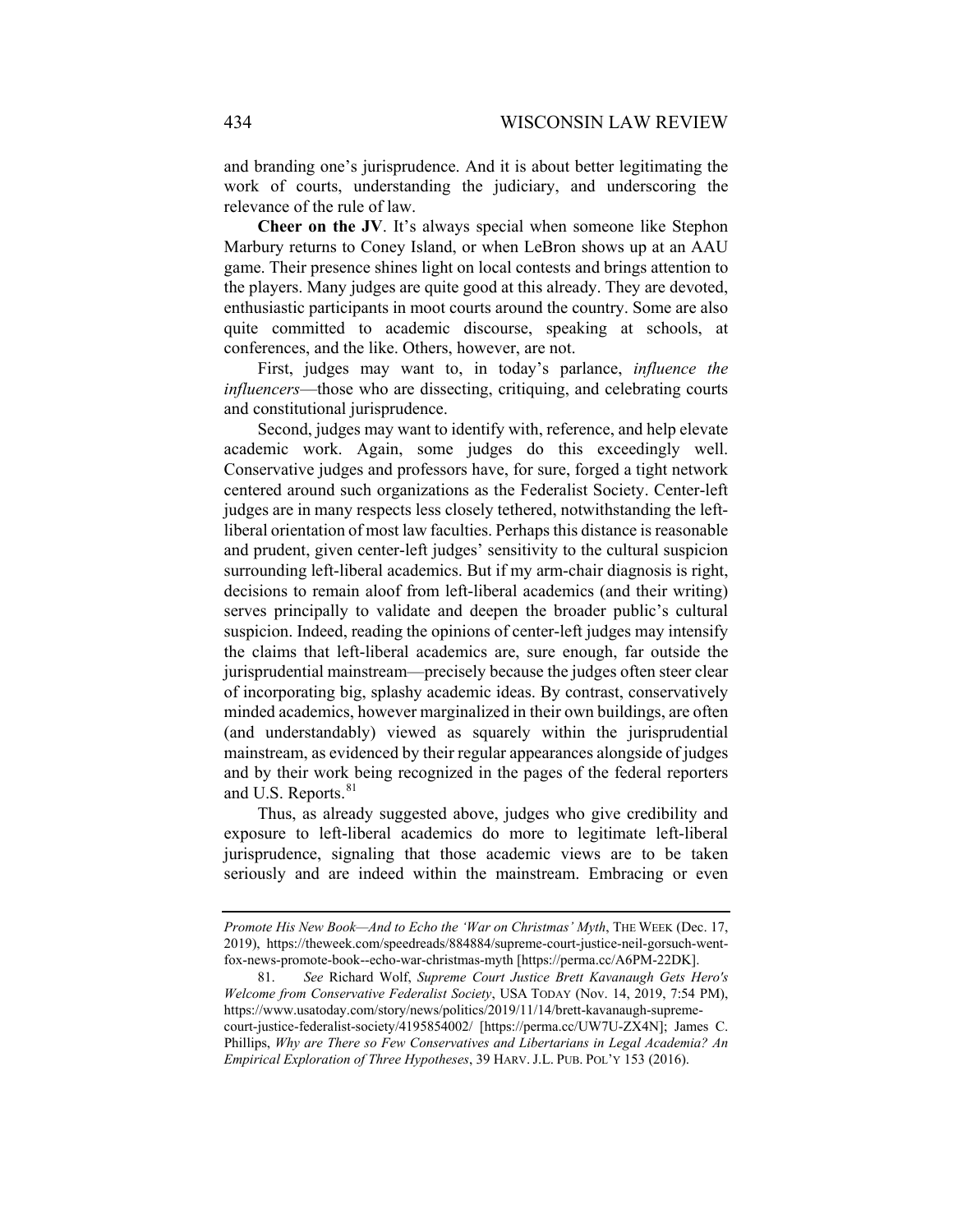acknowledging left-liberal positions advanced by academics stretches the jurisprudential Overton window and assigns credibility to those academics. Both the jurisprudence-stretching and credibility-extending benefits of partnering with the academy are important. With respect to the stretching argument, if the judges don't go as far as the academic theories may be pushing them (but nevertheless give those theories due consideration in, say, a concurring opinion), the positions the judges ultimately take are, almost by definition, not extreme—thanks to the daylight that remains between the judges and the professors. Further down the line, academics who are treated as serious jurisprudes can also be treated as serious candidates for judicial nominations, adding not only depth to the judicial candidates' pool but also breadth, as they may be differently, if not better, positioned to advance big, bold ideas than are, again, assistant U.S. attorneys and corporate partners who today constitute much, if not all, of the pool of "confirmable" Democratic nominees.<sup>[82](#page-24-0)</sup>

Third, judges may want the opportunity to try out new ideas. Innovative ideas, like innovative plays or moves in athletic competitions, are frequently worked out some distance from the bright lights of Madison Square Garden or One First Street. So even if there is no big plan or agenda associated with coming out to support the JV and even if there are no attendant strategic or tactical benefits, there is always the possibility a judge learns something new. Even more likely, the judge may hear something provocative that changes or expands the way she's been thinking about a given question of legal consequence.

**Gym Rats.** Ballers are entirely, singularly devoted to perfecting their craft. That's one reason why those athletes who indulge in too many distractions are vilified by fans and teammates alike. (RIP Shaq's musical/acting careers). There is often a lot of chatter about appointing politicians to the bench. $83$  But though appointments of this sort have some merit, we may wonder whether legislators-turned-judges or governorsturned-judges will further weaken the jurisprudential heft of the court, undermine claims that jurists offer unique skills and perspectives, and intensify gripes that judging is nothing more than politics by other means.

Career politicians have spent decades performing any number of important public services. But in the course of mastering agricultural policy, foreign affairs, or the art of fundraising, or in the course of governing a state or running a vast federal agency, there is only so much time they can spend on serious legal questions. We want and need juriscentric monsters who live and breathe this stuff—not second-career

<sup>82.</sup> *See* Fallon & Kang, *supra* note [55.](#page-16-5)

<span id="page-24-1"></span><span id="page-24-0"></span><sup>83.</sup> *See, e.g.*, Kristoffer Shields, *Governors on the Supreme Court*, RUTGERS: EAGLETON INST. OF POL. (Feb. 22, 2016, 11:58 AM), https://governors.rutgers.edu/2016/02/governors-on-the-supreme-court/ [https://perma.cc/W36L-WKTP].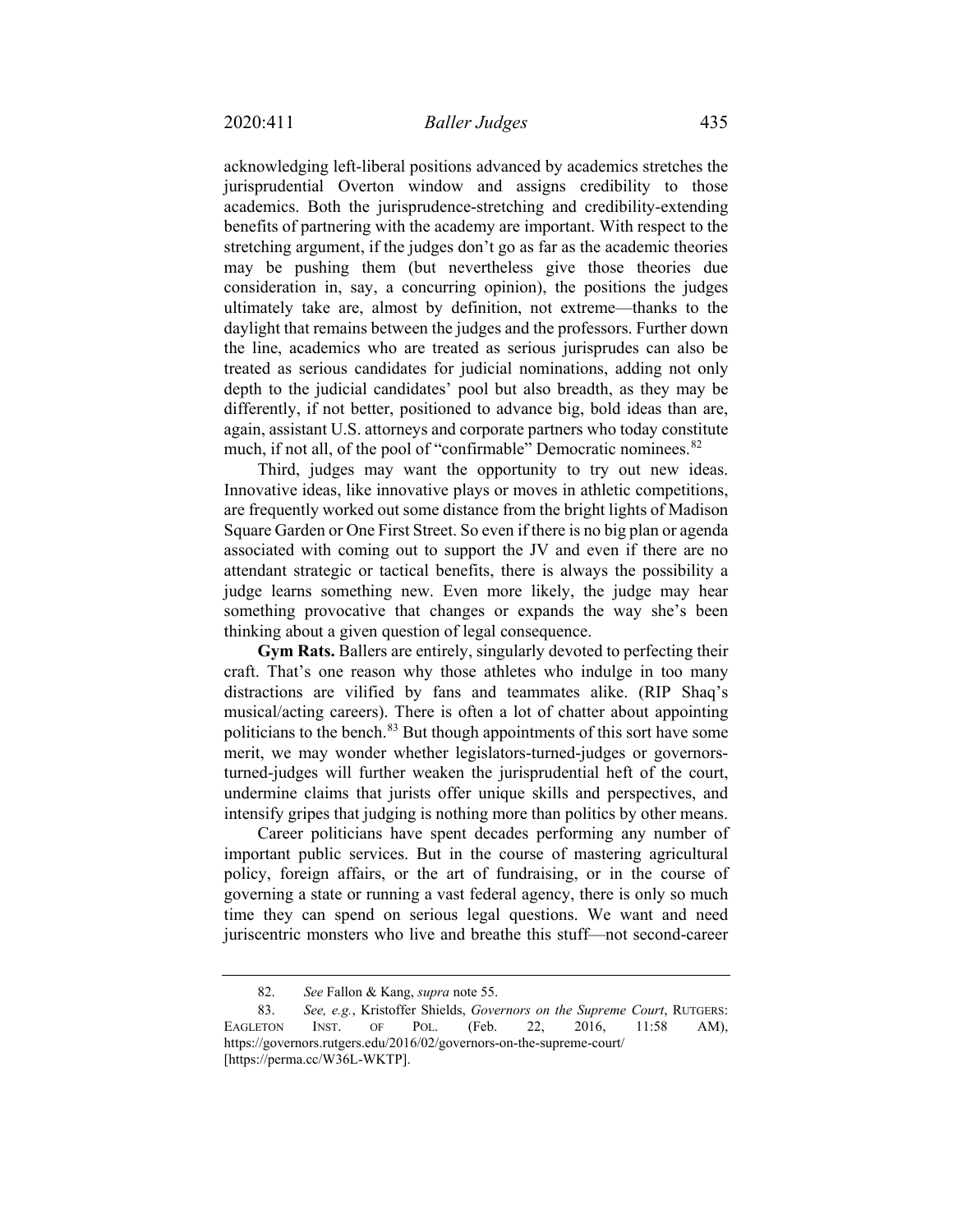legislators who may have reason to identify too closely with those institutions that had heretofore been their professional (and perhaps psychological) home. After all, distinctive and powerful constitutional visions are unlikely to be cultivated overnight. We have some examples to the contrary, of course, but Hugo Blacks don't exactly grow on trees.

**No Dirty Stuff.** Ballers need to keep it clean. They can't be whiners or cheats. They need to play the game "the right way." That phrase, however tired, conveys something important, particularly when concerns about blind partisanship, incivility, harassment, and self-dealing are as salient as they are today.

Judicial ballers need to be mindful of this imperative. They should be mindful when tempted to speak or write with derision—and refrain from being personal or demeaning when describing colleagues<sup>[84](#page-25-0)</sup> and, even more importantly, when describing the parties before them.<sup>[85](#page-25-1)</sup> They also should be mindful when they appear too chummy (let alone receive gifts) from corporate executives<sup>[86](#page-25-2)</sup> or high-level government officials. Whether it is Fred Vinson playing poker with Harry Truman, Abe Fortas sitting in on LBJ's White House staff meetings, or Antonin Scalia in a duck blind with Dick Cheney, the appearance, let alone the reality, of coziness is problematic.[87](#page-25-3) Last, they need to treat subordinates respectfully. The president may think that "when you're a star . . . you can do anything,"[88](#page-25-4)

<span id="page-25-0"></span><sup>84.</sup> *See, e.g.*, TINSLEY E. YARBROUGH, THE REHNQUIST COURT AND THE CONSTITUTION 43 (2001) (describing how the demeaning and dismissive treatment of Justice O'Connor by Justice Scalia "completely alienated" O'Connor and "lost her forever").

<span id="page-25-1"></span><sup>85.</sup> Elie Mystal, *This Trump Judge Tormented a Trans Woman—Because He Could*, NATION (Jan. 31, 2020), [https://www.thenation.com/article/society/trump-judge](https://www.thenation.com/article/society/trump-judge-duncan-trans/)[duncan-trans/](https://www.thenation.com/article/society/trump-judge-duncan-trans/) [https://perma.cc/U7LA-XGCM]; Douglas R. Richmond, *Bullies on the Bench*, 37 LA. L. REV. 325 (2012); *Gibson v. Collier*, 902 F.3d 212, 217 n.2 (5th Cir. 2019) (seemingly gratuitously refusing to refer to a transgendered person by her preferred pronoun); *United States v. Varner*, 948 F.3d 250, 254–58 (5th Cir. 2020) (similar).

<span id="page-25-2"></span><sup>86.</sup> Steve Benen, *Clarence Thomas' Abe Fortas Problem*, WASH. MONTHLY (June 20, 2011), [https://washingtonmonthly.com/2011/06/20/clarence-thomas-abe-fortas](https://washingtonmonthly.com/2011/06/20/clarence-thomas-abe-fortas-problem/)[problem/](https://washingtonmonthly.com/2011/06/20/clarence-thomas-abe-fortas-problem/) [https://perma.cc/CLR7-E588]; David G. Savage & Richard A. Serrano, *Justice Thomas Reports Wealth of Gifts*, L.A. TIMES (Dec. 31, 2004, 12:00 AM), https://www.latimes.com/archives/la-xpm-2004-dec-31-na-gifts31-story.html [https://perma.cc/B3SQ-MVGR].

<span id="page-25-3"></span><sup>87.</sup> ROBERT J. DONOVAN, TUMULTUOUS YEARS: THE PRESIDENCY OF HARRY S TRUMAN 1949-1953, at 386 (1982); Andrew Glass, *Senate Spikes Abe Fortas' Supreme Court Nomination*, *Oct. 1, 1968*, POLITICO (Oct. 1, 2015, 12:04 AM), [https://www.politico.com/story/2015/10/senate-spikes-fortas-supreme-court-nomination](https://www.politico.com/story/2015/10/senate-spikes-fortas-supreme-court-nomination-oct-1-1968-214129)[oct-1-1968-214129](https://www.politico.com/story/2015/10/senate-spikes-fortas-supreme-court-nomination-oct-1-1968-214129) [https://perma.cc/ADT6-KAYN]; David G. Savage, *Trip with Cheney Puts Ethics Spotlight on Scalia*, L.A. TIMES (Jan. 17, 2004, 12:00 AM), https://www.latimes.com/archives/la-xpm-2004-jan-17-na-ducks17-story.html [https://perma.cc/UFP8-GV5B].

<span id="page-25-4"></span><sup>88.</sup> *See* Libby Nelson, *"Grab 'em by the pussy": How Trump Talked About Women in Private is Horrifying*, VOX (Oct. 7, 2016),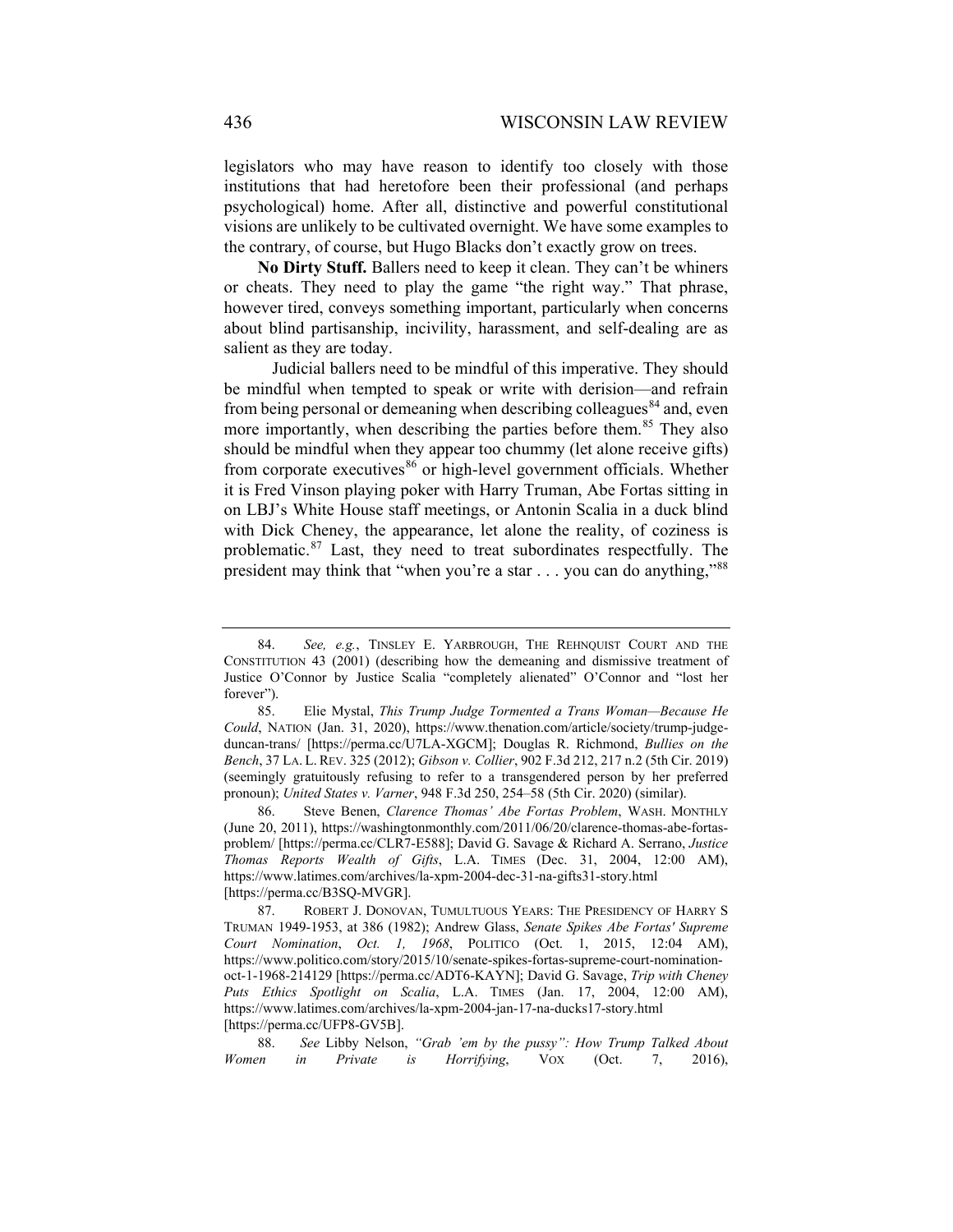Perhaps some baller judges have harbored similar beliefs. But, as brave women have made abundantly clear, efforts to demean, belittle, or harass (let alone assault) are entirely unacceptable, no matter how much game judges may think they have.<sup>[89](#page-26-1)</sup>

#### <span id="page-26-0"></span>**CONCLUSION**

Again, baller judges, even those on their best behavior, are not necessarily model jurists. [90](#page-26-2) But if nothing else, ballers demand our

<span id="page-26-2"></span>90. As this Article was going to print, Judge Justin Walker granted a TRO against the City of Louisville "from . . . requiring compliance with any prohibition on drivein [Easter] church services." *On Fire Christian Ctr., Inc. v. Fischer*, No. 3:20-CV-264- JRW, 2020 WL 1820249 (Apr. 11, 2020). The judge issued this TRO while government officials across the United States were scrambling to limit the spread of the deadly Covid-19 virus. *E.g.*, Sarah Mervosh et al., *See Which States and Cities Have Told Residents to Stay at Home*, N.Y. TIMES (Apr. 7, 2020), https://www.nytimes.com/interactive/2020/us/coronavirus-stay-at-homeorder.html [https://perma.cc/YC9W-AKNY]. Walker's accompanying opinion is a veritable blooper reel of bad balling: Overheated rhetoric, factual distortions, offensive and inapposite historical comparisons, and, seemingly, judicial notice of the Christian gospels. The opinion is laced with what the judge no doubt thinks passes for erudition, as evidenced by multiple allusions to The Passion as well as citations to *Smithsonian Magazine*, the *Jewish Virtual Library*, *Christianity Today*, and *The Book of Exodus*, not to mention an obligatory reference to Orwell's *1984*. *On Fire Christian Ctr.*, 2020 WL 1820249.

Rather than curating a docket, *see supra* Section II.A, Walker is manufacturing a holy war. It isn't at all apparent that the mayor of Louisville was, in the court's words, "criminaliz[ing] the communal celebration of Easter." *Id.* According to the mayor, his office twice tried to contact the court, hoping to "present evidence that would have demonstrated there has been no legal enforcement mechanism communicated." Matthew Glowicki, *Easter Eve Turns Contentious as Kentucky Leaders Take Heat for Church-Related Precautions*, COURIER J. (Apr. 11, 2020), [https://www.courier](https://www.courier-journal.com/story/news/2020/04/11/kentucky-ag-beshear-plan-record-license-plates-arbitrary/2975828001/)[journal.com/story/news/2020/04/11/kentucky-ag-beshear-plan-record-license-plates](https://www.courier-journal.com/story/news/2020/04/11/kentucky-ag-beshear-plan-record-license-plates-arbitrary/2975828001/)[arbitrary/2975828001/](https://www.courier-journal.com/story/news/2020/04/11/kentucky-ag-beshear-plan-record-license-plates-arbitrary/2975828001/) [\[https://perma.cc/K5L4-VLVS\]](https://perma.cc/K5L4-VLVS). Evidently untroubled by the apparent nonjusticiability of the alleged dispute, Walker plunged forward. *See* Josh Blackman, *Courts Should Not Decide Issues that Are Not There*, REASON (Apr. 12, 2020, 2:35 PM), [https://reason.com/2020/04/12/courts-should-not-decide-issues-that-are-not](https://reason.com/2020/04/12/courts-should-not-decide-issues-that-are-not-there/)[there/](https://reason.com/2020/04/12/courts-should-not-decide-issues-that-are-not-there/) [\[https://perma.cc/53AG-T89P\]](https://perma.cc/53AG-T89P). He plunged forward with a mostly ginned-up claim against the city, expressed shock that the claim he himself ginned-up is true, and then situated the city's purported War on Easter within a long history of state-sponsored or state-

https://www.vox.com/2016/10/7/13205842/trump-secret-recording-women [https://perma.cc/S6VH-PVW7].

<span id="page-26-1"></span><sup>89.</sup> *See* Maura Dolan, *9th Circuit Judge Alex Kozinski Steps Down after Accusations of Sexual Misconduct*, L.A. TIMES (Dec. 18, 2017), https://www.latimes.com/politics/la-pol-ca-judge-alex-kozinski-20171218-story.html [https://perma.cc/VNX7-DXKZ] (noting "at least 15 women accused [Kozinski] of inappropriate behavior, from showing them pornography to improperly touching them"); Catie Edmondson, *Former Clerk Alleges Sexual Harassment by Appellate Judge*, N.Y. TIMES (Feb. 13, 2020), https://www.nytimes.com/2020/02/13/us/politics/judge-reinhardtsexual-harassment.html [https://perma.cc/S3YZ-FD5X] (describing testimony by former law clerk to Stephen Reinhardt that the judge "routinely and frequently" sexually harassed her and other female clerks").